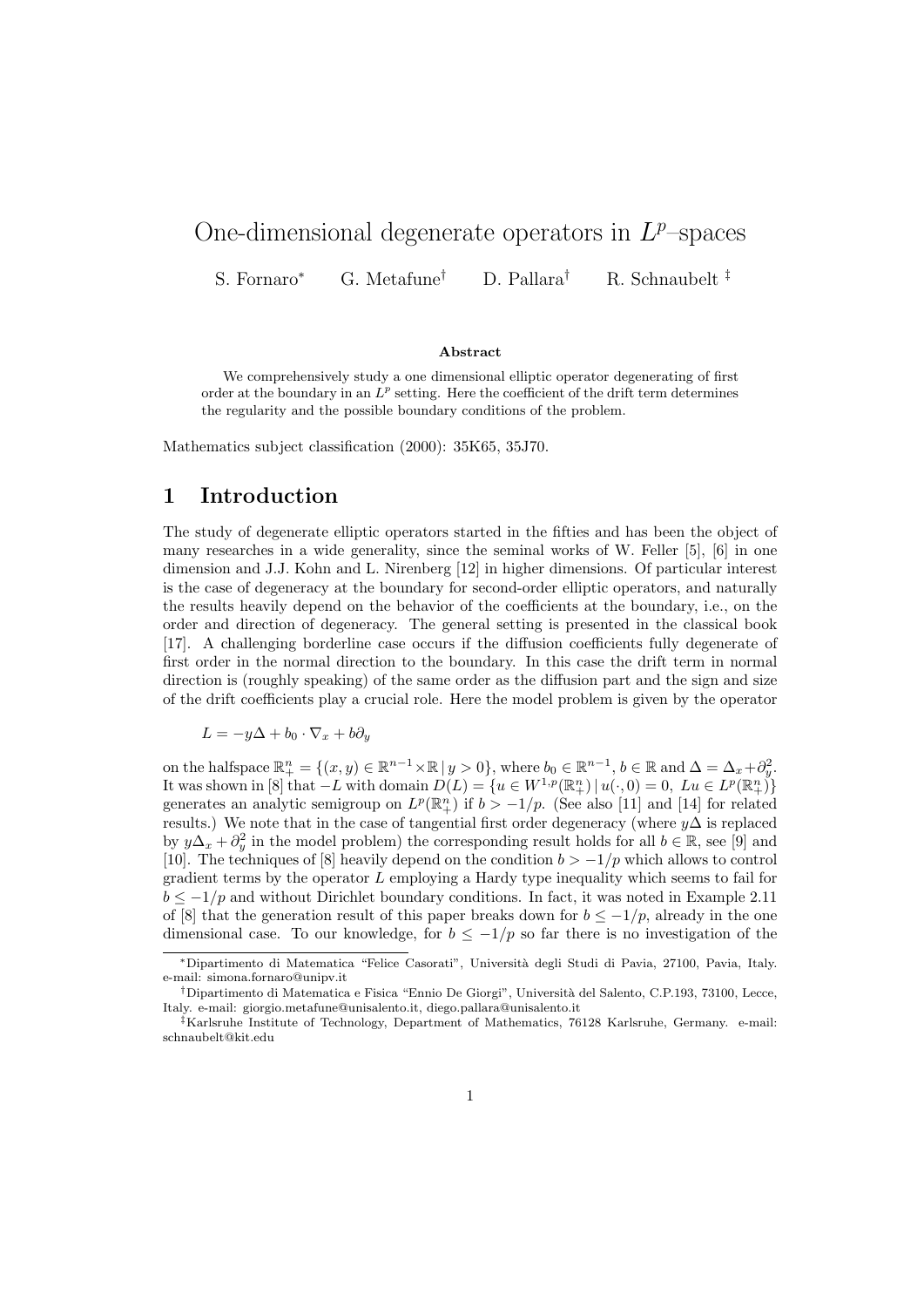domain of L and it is not known whether L generates an analytic semigroup on  $L^p$ , except for the symmetric case  $b = -1$ .

In this note we study the one dimensional case, i.e., the operator

$$
A = -xD^2 + bD,
$$

comprehensively. It turns out that in the case  $b \leq -1/p$  the behavior of A is rather complex and has several quite unexpected features. We want to use the gained insights in future work on the n–dimensional case. But we are convinced that the precise results and direct computations in the one dimensional case are of independent interest.

To simplify the analysis we work on the interval (0, 1) and impose Dirichlet boundary conditions  $u(1) = 0$ , throughout. On the interval  $(\varepsilon, 1)$ , we can equip the operator A with Dirichlet  $(u(\varepsilon) = 0)$  or Neumann  $(u'(\varepsilon) = 0)$  boundary conditions at  $x = \varepsilon$ , letting finally  $\varepsilon \to 0$ . In Proposition 2.4 we first recall that the Dirichlet approximation yields a generator  $-A_p$  with domain  $D_p$  on  $L^p(0,1)$  for all  $p \in (1,\infty)$  and  $b \in \mathbb{R}$ , cf. [2]. The generated semigroup is analytic by Theorem 2.13, which essentially follows from known results for spaces of continuous functions in [3] and [14]. It is clear that  $A_p$  is a restriction of the operator A defined on the maximal domain

$$
D_{p,\max} = \{ u \in L^p(0,1) \cap W^{2,p}_{\text{loc}}((0,1]) \, \big| \, Au \in L^p(0,1), u(1) = 0 \}.
$$

For a more detailed investigation we further use the domains

$$
D_{p,en} = \left\{ u \in D_{p,\max} \, \Big| \int_0^1 x \, |u'|^2 \, |u|^{p-2} \, dx < \infty \right\},
$$
\n
$$
D_{p,\text{reg}} = \left\{ u \in W^{1,p}(0,1) \, \Big| \, xu'' \in L^p(0,1), \, u(1) = 0 \right\}.
$$

We write  $D_{p,\text{en}}^0$  and  $D_{p,\text{reg}}^0$  if we include the condition  $\lim_{x\to 0^+} u(x) = 0$  in the respective space. Mainly using the explicit expression for  $A_p^{-1}$ , in Theorems 2.9, 2.12 we show that

$$
D_p = D_{p,\text{reg}} = D_{p,\text{max}} = D_{p,\text{en}} \quad \text{if} \quad b \le -1 - \frac{1}{p},
$$
  
\n
$$
D_p = D_{p,\text{reg}} = D_{p,\text{en}} \ne D_{p,\text{max}} \quad \text{if} \quad -1 - \frac{1}{p} < b \le -1,
$$
  
\n
$$
D_p = D_{p,\text{en}}^0 = D_{p,\text{max}}^0 \supsetneq D_{p,\text{reg}}^0 \quad \text{if} \quad -1 < b \le -1/p,
$$
  
\n
$$
D_p = D_{p,\text{en}}^0 = D_{p,\text{max}}^0 = D_{p,\text{reg}}^0 \quad \text{if} \quad b > -1/p.
$$

There are several striking features: For  $b \leq -1$  we cannot impose boundary conditions at  $x = 0$  in the sense that any restriction of  $-A$  to a proper subset of  $D_{p,\text{max}}$ , respectively  $D_{p,en}$ , cannot be a generator. Further, the regularity contained in the domain varies with b. In particular we loose the  $W^{1,p}$  regularity precisely for  $b \in (-1, -1/p]$  where we still keep the Dirichlet boundary condition at 0.

To see another surprising fact, let  $u_{\varepsilon} \in W^{2,p}(\varepsilon,1) \cap W_0^{1,p}(\varepsilon,1)$  satisfy  $Au_{\varepsilon} = 1$  and let  $b \leq -1/p$ . In Proposition 3.1 we then show that the norms  $||u'_{\varepsilon}||_p$  of the approximations explode as  $\varepsilon \to 0$ , although  $D_p \subset W^{1,p}(0,1)$  for  $b \leq -1$ .

Motivated by these observations, in Section 3 we also study Neumann approximations of A on  $(\varepsilon, 1)$ , where we impose  $u'_{\varepsilon}(\varepsilon) = 0$  instead of  $u_{\varepsilon}(\varepsilon) = 0$ . It turns out that for  $b \le -1$  in the limit we obtain again  $A_p$ , but now with an approximation which is stable in  $W^{1,p}$ . For  $b \in$  $(-1,-1/p)$  the approximations are again stable in  $W^{1,p}$ , and now they give a new generator  $-A_{p,N}$  of an analytic semigroup with domain  $D(A_{p,N}) = D_{p,\text{reg}}$ . Compared to the operator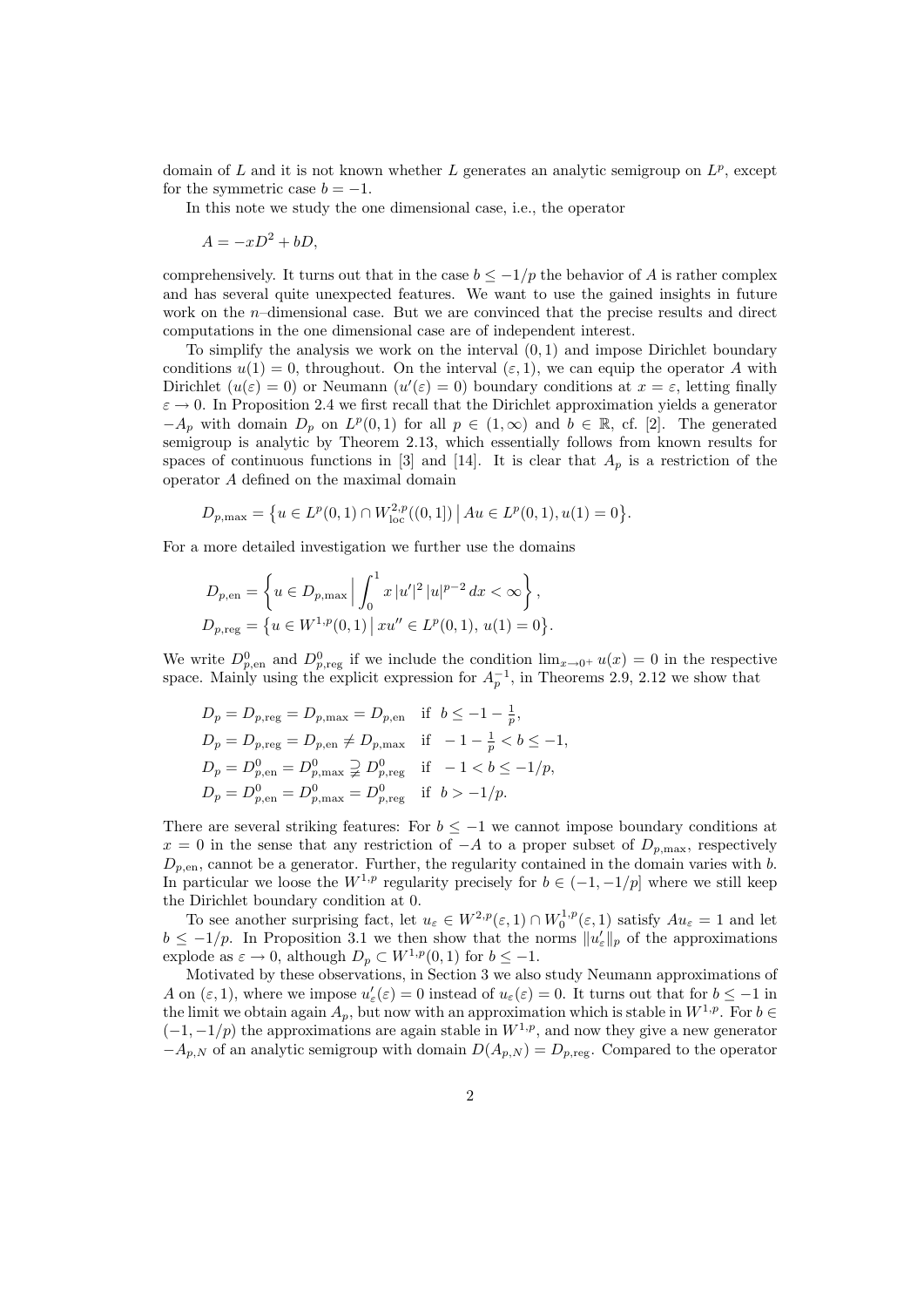$A_p$  constructed via Dirichlet approximations, we loose the boundary condition  $u(0) = 0$ , but gain the optimal regularity  $u \in W^{1,p}(0,1)$ . See Proposition 3.4 and Theorem 3.6 for these results. Guided by these results, we want to tackle the  $n$ -dimensional case in future work via Neumann type approximations.

We further note that the  $L^2$  case was already studied, see [18] or [19]. The discussion in spaces of continuous functions falls into Feller's theory, which is reminiscent of the underlying diffusion model even in its terminology and is based on a classification of the endpoints. We refer to Section VI.4.c of [4] for a synthetic presentation of this theory. Concerning the operator A, the endpoint  $x = 0$  is entrance for  $b \le -1$ , regular for  $-1 < b < 0$  and exit for  $b > 0$ . According to Feller's theory, in order that  $-A$  generates a semigroup in  $C([0, 1])$  no boundary conditions have to be imposed at 0 in the entrance case and the domain of the generator is the maximal one, whereas in the regular case general elastic barrier conditions, which include both Dirichlet and (degenerate) Neumann conditions, can be imposed and in the exit case Dirichlet boundary conditions can be imposed. We point out that our results are coherent with the case  $C([0, 1])$ , which is formally obtained by letting  $p \to \infty$ .

## 2 The semigroup constructed via Dirichlet type approximations

After some preparations, we first recall in Proposition 2.4 the construction of the  $C_0$ semigroup on  $L^p(0,1)$  associated with A via approximations of Dirichlet type. We then study in detail the domain of its generator depending on  $p$  and  $b$ . These results finally allow to deduce the analyticity of the semigroup from know results for spaces of continuous functions.

Throughout, let  $p \in (1,\infty)$  and  $\varepsilon \in (0,1/2]$ . For simplicity we consider real-valued functions (except when dealing with analytic semigroups where we employ the complexification of the operators on real spaces). We set

$$
D_{p,\varepsilon} = W^{2,p}(\varepsilon,1) \cap W_0^{1,p}(\varepsilon,1).
$$

We start by proving dissipativity estimates on  $D_{p,\varepsilon}$  being independent of  $\varepsilon$ . Here and below, we put  $u^* = u |u|^{p-2}$  for a function u.

Lemma 2.1. Let  $u \in D_{p,\varepsilon}$ . Then

$$
\int_{\varepsilon}^{1} Au u^* dx = (p - 1) \int_{\varepsilon}^{1} x |u'|^2 |u|^{p-2} dx.
$$
 (2.1)

*Proof.* For  $p \geq 2$ , an integration by parts yields

$$
\int_{\varepsilon}^{1} Au u^{*} dx = (p - 1) \int_{\varepsilon}^{1} x |u'|^{2} |u|^{p-2} dx + (b + 1) \int_{\varepsilon}^{1} u' u |u|^{p-2} dx
$$

$$
= (p - 1) \int_{\varepsilon}^{1} x |u'|^{2} |u|^{p-2} dx + \frac{b + 1}{p} \int_{\varepsilon}^{1} \frac{d}{dx} |u|^{p} dx
$$

$$
= (p - 1) \int_{\varepsilon}^{1} x |u'|^{2} |u|^{p-2} dx.
$$

For  $p \in (1, 2)$  one obtains this result by a regularization, see Theorem 3.1 in [15].  $\Box$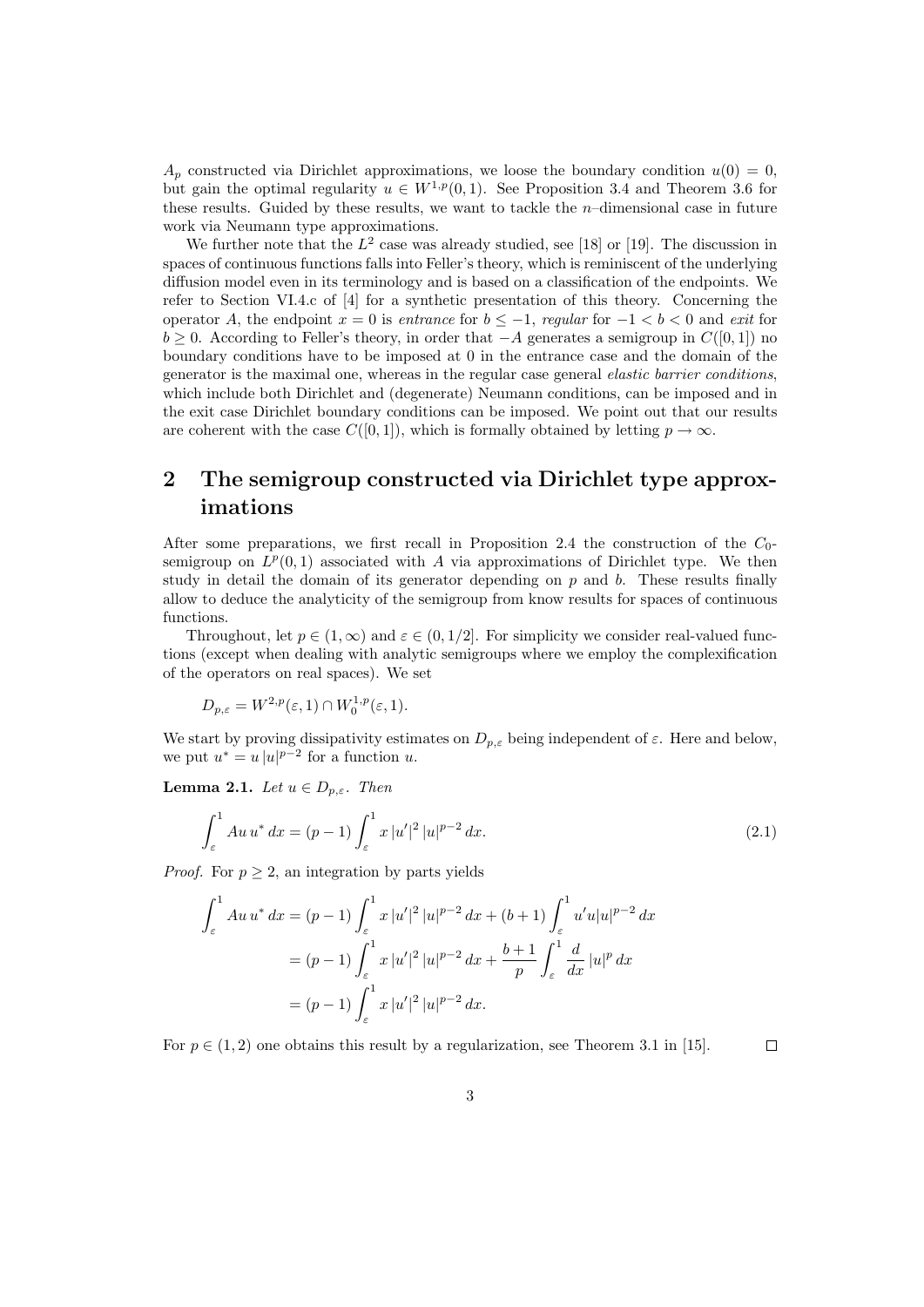**Lemma 2.2.** There exists a constant  $\omega_p > 0$  such that for every  $u \in D_{p,\varepsilon}$ 

$$
\omega_p \int_{\varepsilon}^1 |u|^p \, dx \le \int_{\varepsilon}^1 Au \, u^* \, dx. \tag{2.2}
$$

*Proof.* Let  $u \in D_{p,\varepsilon}$ ,  $x \in (\varepsilon,1)$ , and  $p \geq 2$ . Using Hölder's inequality, we obtain

$$
|u(x)|^{\frac{p}{2}} = -\int_x^1 \frac{d}{dy} |u(y)|^{\frac{p}{2}} dy = -\frac{p}{2} \int_x^1 u' u |u|^{\frac{p}{2}-2} dy \le \frac{p}{2} \left[ \int_x^1 y |u'|^2 |u|^{p-2} dy \right]^{\frac{1}{2}} \left[ \int_x^1 \frac{dy}{y} \right]^{\frac{1}{2}}.
$$

Equality  $(2.1)$  now implies

$$
\int_{\varepsilon}^{1} |u(x)|^p \, dx \le \frac{p^2}{4} \int_0^1 |\log y| \, dy \int_{\varepsilon}^1 y(u')^2 |u|^{p-2} \, dy = \omega_p^{-1} \int_{\varepsilon}^1 Au \, u^* \, dx,
$$

where  $\omega_p^{-1} = \frac{p^2}{4(p-1)}$  $\frac{p^2}{4(p-1)} \int_0^1 |\log y| \, dy.$ 

If  $p \in (1, 2)$ , we start with  $|u(x)|^{\frac{p}{2}} = \lim_{\delta \to 0^+} (|u(x)|^2 + \delta|^{\frac{p}{4}} - \delta^{\frac{p}{4}})$  and estimate similarly.

**Corollary 2.3.** For any  $u \in D_{p,\varepsilon}$  and  $\lambda > -\omega_p$  we have

$$
(\lambda + \omega_p) \|u\|_p \le \|(\lambda + A)u\|_p.
$$

Moreover,  $(A, D_{p,\varepsilon})$  is invertible in  $L^p(\varepsilon, 1)$  and  $(A - \omega_p, D_{p,\varepsilon})$  is maximally accretive.

*Proof.* Let  $u \in D_{p,\varepsilon}$  and  $\lambda > -\omega_p$ . Multiplying the equation  $\lambda u + Au = f$  by  $u^*$ , integrating over  $(\varepsilon, 1)$  and using (2.2) and Hölder's inequality, we deduce the first statement. The second assertion is easy to check and it implies the maximal accretivity.  $\Box$ 

**Proposition 2.4.** For every  $b \in \mathbb{R}$  there exists a subspace  $D_p \subseteq D_{p,\text{max}}$  such that  $-A_p =$  $(-A, D_p)$  generates a strongly continuous positive semigroup  $(T(t))_{t\geq 0}$  with  $||T(t)|| \leq e^{-\omega_p t}$ for  $t \geq 0$ . In particular,  $(A, D_p)$  is invertible. Moreover, there is a sequence  $\varepsilon_n \to 0$  such that for each  $u \in D_p$  there are  $u_n \in D_{p,\varepsilon_n}$  with  $Au_n = Au$  on  $(\varepsilon_n, 1)$  and the 0 extension of  $u_n$  converges to u in  $L^p(0,1)$  as  $n \to \infty$ .

*Proof.* Our reasoning differs a bit from that in Theorem 3.1 of [2] since we avoid monotonicity arguments. This has the advantage that we can use the proof given here also for Neumann boundary conditions in Proposition 3.4, where we do not have monotonicity.

Take  $f \in L^p(0,1)$  and  $\lambda > 0$ . For  $n \in \mathbb{N}$  with  $n \geq 2$ , let  $-A_n$  be the generator in  $L^p(1/n, 1)$  obtained in Corollary 2.3 with  $\varepsilon_n = 1/n$ . We denote by  $E_n$  the extension operator by 0 from  $L^p(1/n,1)$  to  $L^p(0,1)$  and by  $R_n$  the restriction operator from  $L^p(0,1)$ to  $L^p(1/n, 1)$ . We set  $u_n = u_n(\lambda, f) = E_n(\lambda + A_n)^{-1} R_n f$ . Observe that  $||u_n||_{\infty} \leq \lambda^{-1} ||f||_{\infty}$ if f is bounded. Corollary 2.3 says that  $(\lambda + \omega_p) \|u_n\|_p \leq \|f\|_p$ . One can now deduce from standard elliptic regularity results that a subsequence of  $u_n$  converges weakly to a function u in  $W^{2,p}_{loc}((0,1])$  and strongly in  $W^{1,p}_{loc}((0,1])$  and that  $\lambda u + Au = f$  on  $(0,1)$ . It then follows that  $u_n$  converges pointwise to u and  $u(1) = 0$  (we do not relabel the subsequences).

The above subsequence may depend on f and  $\lambda$ , but for rational  $\lambda_i > 0$  and a fixed dense sequence of bounded  $f_i$  we can find a diagonal sequence such that  $u_n$  converges for all  $i, j \in \mathbb{N}$ . Moreover,  $u_n$  converges to u in  $L^p(0,1)$  as  $n \to \infty$  for these  $\lambda_i$  and  $f_j$  by Lebesgue's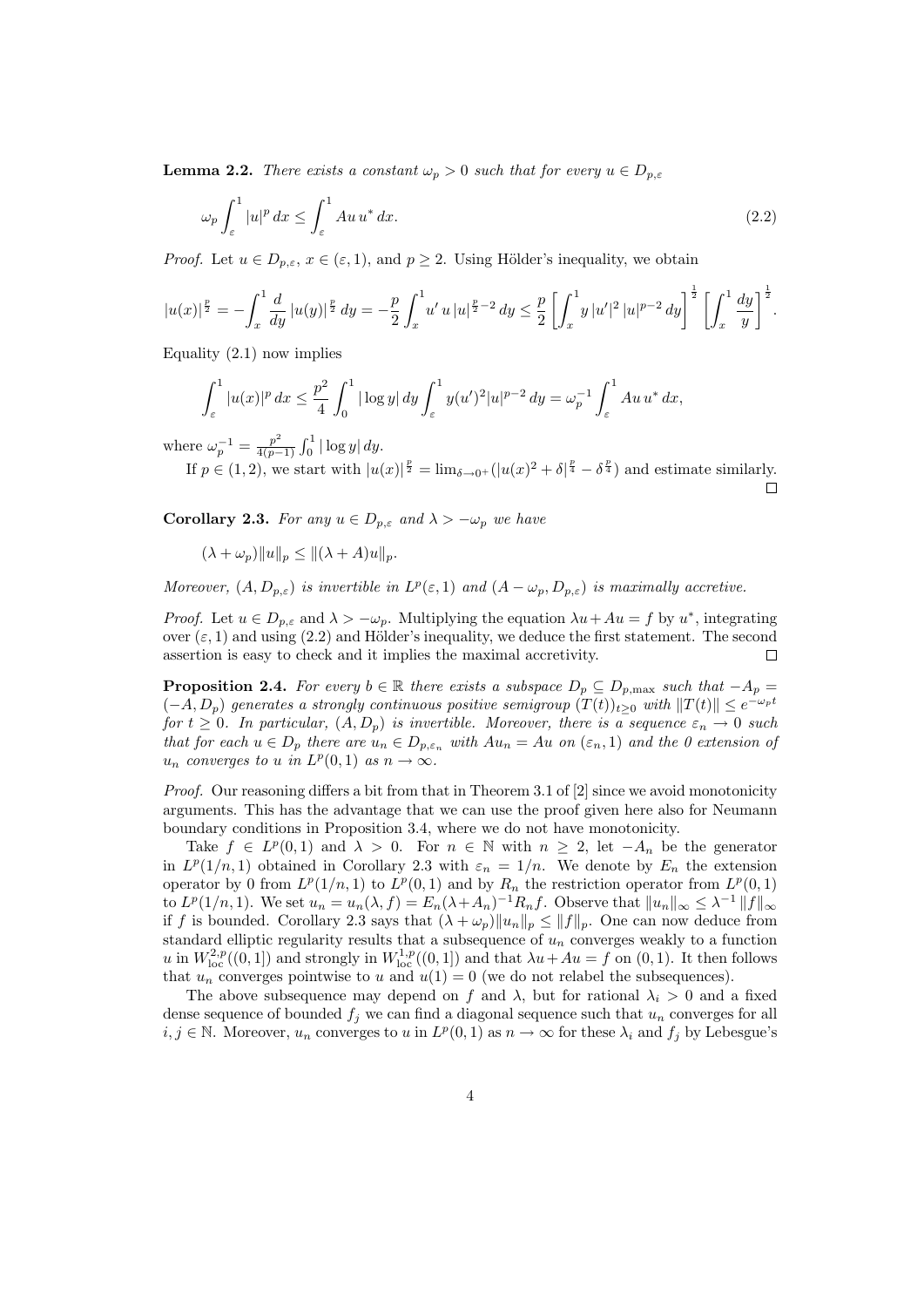theorem. By density, it follows that  $u_n \to u$  in  $L^p(0,1)$  as  $n \to \infty$  for all  $f \in L^p(0,1)$  and  $i \in \mathbb{N}$ . Corollary 2.3 thus implies

$$
(\lambda + \omega_p) \|u\|_p \le \|f\|_p = \|\lambda u + Au\|_p \tag{2.3}
$$

for all  $f \in L^p(0,1)$  and  $\lambda = \lambda_i$ . From Corollary 2.3 and Vitali's Theorem (see Theorem A.5 in [1]), we further deduce that  $E_n(\lambda + A_n)^{-1}R_n$  converges strongly to as  $n \to \infty$  for all  $\lambda > -\omega_p$ . Hence, (2.3) holds for all  $\lambda > -\omega_p$ .

Let  $\lambda, \mu > 0$  and  $f \in L^p(0,1)$ . We set  $R(\lambda)f := u$ . Clearly,  $\lambda R(\lambda)$  is uniformly bounded. We observe that  $R(\lambda) \geq 0$  since  $u_n$ , and hence u, are positive if  $f \geq 0$ . The resolvent equation and  $R_nE_n = I$  yield

$$
E_n(\mu + A_n)^{-1}R_n - E_n(\lambda + A_n)^{-1}R_n = (\lambda - \mu)E_n(\mu + A_n)^{-1}R_nE_n(\lambda + A_n)^{-1}R_n.
$$

In the strong limit  $n \to \infty$ , we conclude that  $\{R(\lambda); \lambda > 0\}$  is a pseudo resolvent. Take  $v \in C^2(0,1)$  with support in  $[a,b] \subset (0,1)$  and set  $g = (\lambda + A)v \in L^p(0,1)$ . We then have  $u_n$  as above. For  $1/n \in (0, a)$ , the function  $v - u_n$  belongs to the kernel of  $\lambda + A_n$ , and hence  $v = u_n$  for all  $1/n \in (0, a)$ . Therefore,  $R(\lambda)g = v$  and  $R(\lambda)$  has dense range. Since  $R(\lambda)$  is injective, Proposition III.4.6 of [4] then shows that  $R(\lambda) = (\lambda + A_p)^{-1}$  for an operator  $-A_p$  with dense domain  $D_p$  which generates a contraction semigroup  $T(\cdot)$  on  $L^p(0,1)$  by the Hille–Yosida theorem. The positivity of the resolvent implies the positivity of the semigroup. From the above results we also infer that  $D_p \subset W^{2,p}_{loc}((0,1])$  and  $A_p u = Au$ for  $u \in D_p$ . Finally, (2.3) implies that  $A_p - \omega_p$  is accretive, and hence maximally accretive, so that  $\|\tilde{T}(t)\| \leq e^{-\omega_p t}$  for all  $t \geq 0$ .  $\Box$ 

To describe  $D_p$  we use the spaces

$$
D_{p,\max} = \{ u \in L^p(0,1) \cap W_{\text{loc}}^{2,p}((0,1]) \mid Au \in L^p(0,1), u(1) = 0 \},
$$
  
\n
$$
D_{p,\text{en}} = \left\{ u \in D_{p,\max} \middle| \int_0^1 x |u'|^2 |u|^{p-2} dx < \infty \right\},
$$
  
\n
$$
D_{p,\text{reg}} = \left\{ u \in W^{1,p}(0,1) \middle| xu'' \in L^p(0,1), u(1) = 0 \right\}.
$$

(Here the subscript 'en' stands for 'energy'.) The superscript 0 will indicate that we include the condition  $\lim_{x\to 0^+} u(x) = 0$  in the respective space. We continue with several simple observations, omitting the straightforward proof of the next lemma.

**Lemma 2.5.** The kernel of A on  $D_{p,\text{max}}$  is spanned by the functions  $\varphi_b(x) = x^{b+1} - 1$  if  $b \neq -1$  and by  $\varphi_b(x) = \log x$  if  $b = -1$ . The limit of  $\varphi_b(x)$  as  $x \to 0$  exists if and only if  $b > -1$ , and it is then equal to -1. Moreover,

$$
\varphi_b \in L^p(0,1) \iff \varphi_b \in D_{p,\max} \iff b > -1 - \frac{1}{p},
$$
  

$$
\varphi_b \in D_{p,\text{en}} \iff b > -1,
$$
  

$$
\varphi_b \in D_{p,\text{reg}} \iff b > -\frac{1}{p}.
$$

**Lemma 2.6.** Let  $b \in \mathbb{R}$ . We have  $D_p \subseteq D_{p,\text{en}} \subseteq D_{p,\text{max}}$ .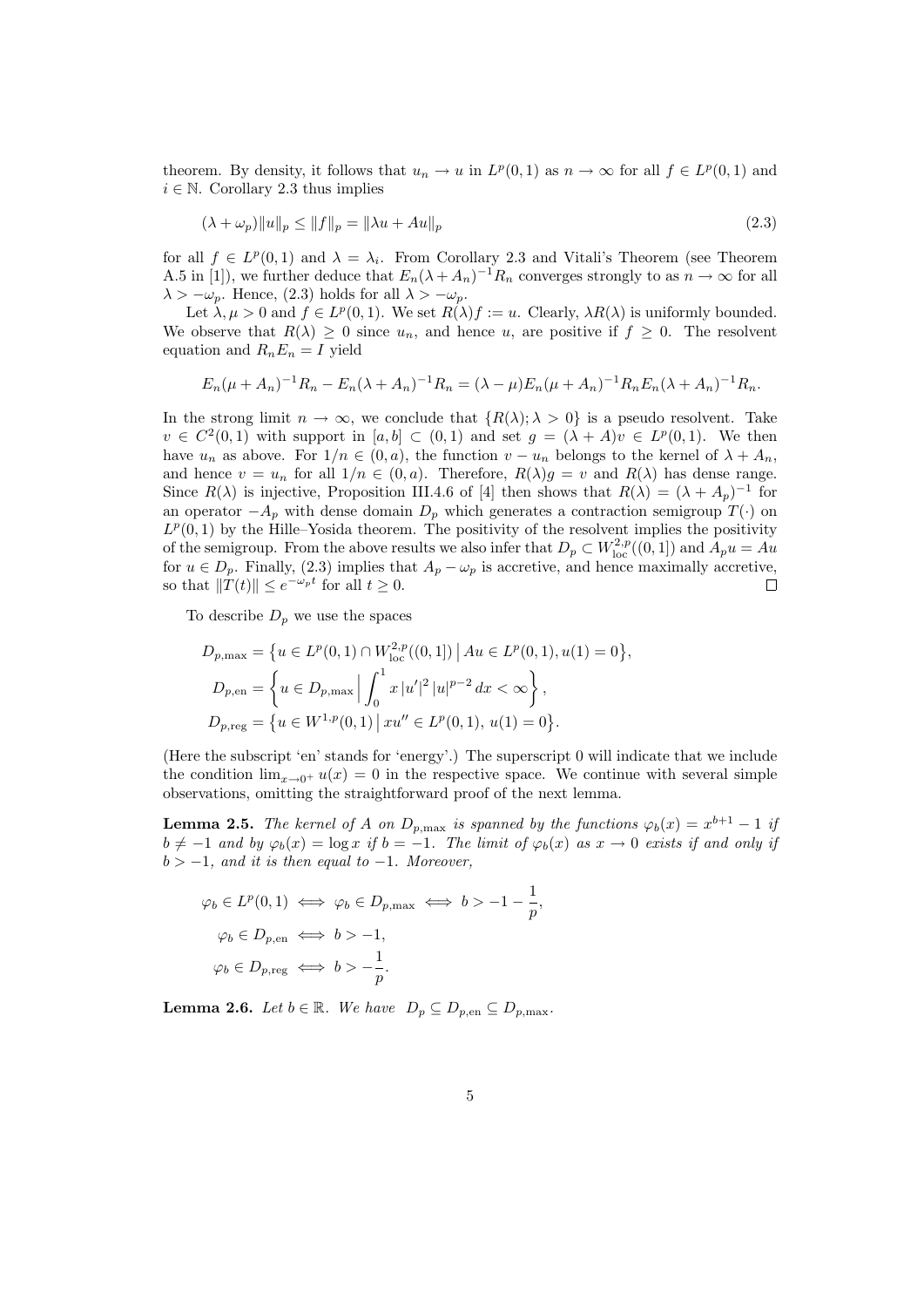*Proof.* We only have to show the first inclusion. Let  $u \in D_p$ . From Proposition 2.4 we know that u is the limit in  $L^p(0,1)$  and in  $W^{1,p}_{loc}((0,1])$  of (0 extensions of) functions  $u_n \in D_{p,\varepsilon_n}$ with  $Au_n = f$ . Equality (2.1), Hölder's inequality and Corollary 2.3 yield

$$
(p-1)\int_{\varepsilon_n}^1 x |u_n'|^2 |u_n|^{p-2} dx = \int_{\varepsilon_n}^1 A u_n u_n^* dx \le ||Au_n||_p ||u_n||_p^{p-1} \le \omega_p^{1-p} ||f||_p^p.
$$

Letting  $n \to \infty$ , we deduce from Fatou's Lemma that

$$
(p-1)\int_0^1 x |u'|^2 |u|^{p-2} dx \leq \omega_p^{1-p} ||f||_p^p < +\infty.
$$

Lemma 2.5 implies that for certain values of  $b$  some of the above inclusions are in fact equalities.

**Lemma 2.7.** We have 
$$
D_p = D_{p,\text{en}} = D_{p,\text{max}}
$$
 for  $b \leq -1 - \frac{1}{p}$ , and  $D_p = D_{p,\text{en}} \neq D_{p,\text{max}}$  for  $-1 - \frac{1}{p} < b \leq -1$ .

*Proof.* Let  $b \le -1 - \frac{1}{p}$ . Then A is injective on  $D_{p,\text{max}}$  by Lemma 2.5. Since it is bijective on  $D_p$  by Proposition 2.4, the asserted equalities now follow from Lemma 2.6. Similarly, A is injective on  $D_{p,\text{en}}$  for  $-1-\frac{1}{p} < b \leq -1$  and hence  $D_p = D_{p,\text{en}}$ . On the other hand,  $\varphi_b \in D_{p,\text{max}} \setminus D_{p,\text{en}}$  for these values of b.  $\Box$ 

Since  $(A, D_p)$  is invertible for any b, we obtain an explicit representation of the functions in  $D_p$  solving the ordinary differential equation  $Au = f$  for  $f \in L^p(0,1)$ . This formula will be crucial for our further results. To this aim, we first observe that the function

$$
u_c(x) = \begin{cases} \frac{c}{b+1}(x^{b+1} - 1) - \frac{1}{b+1} \int_x^1 f(y) \, dy + \frac{x^{b+1}}{b+1} \int_x^1 \frac{f(y)}{y^{b+1}} \, dy, & \text{if } b \neq -1, \\ c \log x - \int_x^1 f(y) \log \frac{y}{x} \, dy, & \text{if } b = -1, \end{cases} \tag{2.4}
$$

where  $c \in \mathbb{R}$ , is the general solution of the equation  $Au = f$  satisfying  $u(1) = 0$ . In the following results we find the value of c that gives the solution in  $D_p$ . We treat the cases  $b \leq -1$  and  $b > -1$  separately.

**Proposition 2.8.** Let  $b \leq -1$ . For every  $f \in L^p(0,1)$ , the unique solution in  $D_p$  of  $Au = f$ is given by formula  $(2.4)$  with c replaced by

$$
\bar{c} = -\int_0^1 \frac{f(x)}{x^{b+1}} dx.
$$

Moreover,  $D_p \subset W^{1,p}(0,1)$  and for every  $u \in D_p$  one has  $\lim_{x \to 0^+} x^{-b} u'(x) = 0$ .

*Proof.* Assume first that  $b < -1$ . Let  $f \in L^p(0,1)$  be fixed. By Proposition 2.4 the unique solution  $u \in D_p$  of  $Au = f$  is the limit of the solutions  $v_{\varepsilon} \in D_{p,\varepsilon}$  of  $Av_{\varepsilon} = f$ . (We write  $\varepsilon \to 0$  instead of  $\varepsilon_n \to 0$ , for simplicity.) Using (2.4) and imposing  $u_c(\varepsilon) = 0$ , we find

$$
c_{\varepsilon} := \frac{1}{\varepsilon^{b+1} - 1} \left( \int_{\varepsilon}^{1} f(x) \, dx - \varepsilon^{b+1} \int_{\varepsilon}^{1} \frac{f(x)}{x^{b+1}} \, dx \right),\tag{2.5}
$$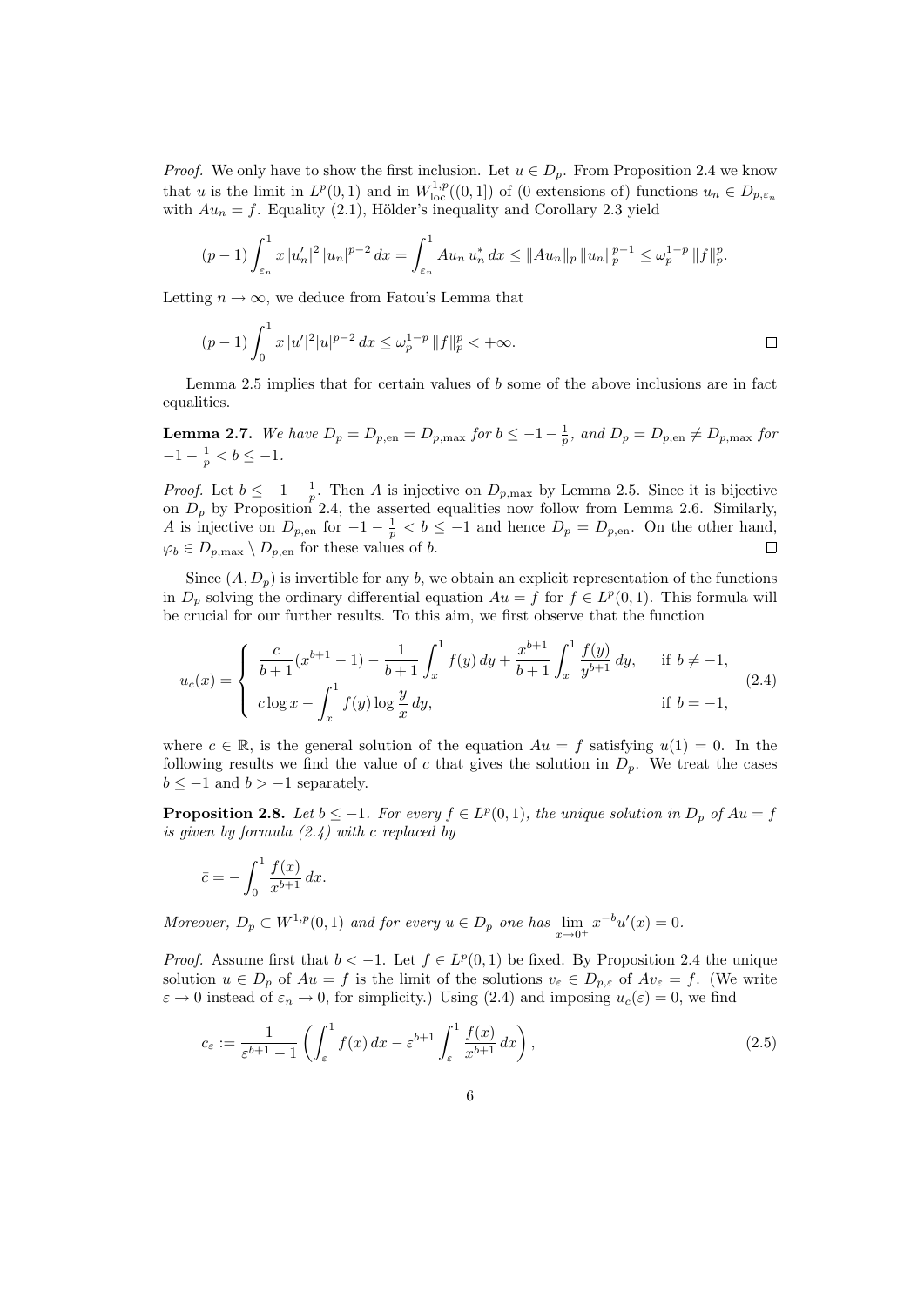so that  $v_{\varepsilon} = u_{c_{\varepsilon}}$ . We thus have to show that  $\lim_{\varepsilon \to 0} c_{\varepsilon} = \overline{c}$ . It holds

$$
c_{\varepsilon} - \bar{c} = \frac{1}{\varepsilon^{b+1} - 1} \left( \int_{\varepsilon}^{1} f(x) \, dx + \varepsilon^{b+1} \int_{0}^{\varepsilon} \frac{f(x)}{x^{b+1}} \, dx - \int_{0}^{1} \frac{f(x)}{x^{b+1}} \, dx \right).
$$

Moreover,  $\varepsilon^{b+1}$  tends to infinity as  $\varepsilon \to 0$  since  $b+1 < 0$ , and

$$
\varepsilon^{b+1} \int_0^\varepsilon \frac{|f(x)|}{x^{b+1}} dx \le \int_0^1 |f(x)| dx.
$$

So we derive the claim, implying

$$
u(x) = -\frac{x^{b+1}}{b+1} \int_0^x \frac{f(y)}{y^{b+1}} dy - \frac{1}{b+1} \int_x^1 f(y) dy + \frac{1}{b+1} \int_0^1 \frac{f(y)}{y^{b+1}} dy.
$$

It follows that

$$
u'(x) = -x^b \int_0^x \frac{f(y)}{y^{b+1}} dy = -\int_0^1 \frac{f(sx)}{s^{b+1}} ds,
$$
\n(2.6)

and hence

$$
||u'||_p \le \int_0^1 \frac{1}{s^{b+1}} \left( \int_0^1 |f(sx)|^p \, dx \right)^{\frac{1}{p}} \, ds \le ||f||_p \int_0^1 \frac{1}{s^{b+1+\frac{1}{p}}} \, ds < +\infty
$$

because of  $b+1+\frac{1}{p} < \frac{1}{p} < 1$ . From (2.6) we further deduce that  $\lim_{x\to 0^+} x^{-b}u'(x) = 0$ .

Let  $b = -1$ . Then  $c_{\varepsilon} = -\int_{\varepsilon}^{1} f(y) dy + (\log \varepsilon)^{-1} \int_{\varepsilon}^{1} f(y) \log y dy$ . Hölder's inequality yields

$$
\left| \int_{\varepsilon}^{1} f(x) \log x \, dx \right| \leq \|f\|_{p} \left( \int_{0}^{1} |\log x|^{p'} \, dx \right)^{\frac{1}{p'}} < +\infty
$$

so that again  $c_{\varepsilon}$  tends to  $\bar{c}$ . Equation (2.6) now also holds for  $b = -1$ , and the remaining assertions are consequences of the previous computations with  $b = -1$ .  $\Box$ 

We point out that for  $b \le -1$  the solutions in  $D_p$  of the elliptic equation  $Au = f$  enjoy the best regularity one may expect, thanks to  $D_p \subset W^{1,p}(0,1)$ . However,  $D_p$  contains functions which do not vanish at 0 though each  $u \in D_p$  is limit of solutions to Dirichlet problems. We summarize the results obtained so far in the following theorem.

**Theorem 2.9.** If  $b \leq -1$ , then  $D_p = D_{p,\text{reg}}$ . Moreover,  $x^{-b}u'(x)$  converges to 0 as  $x \to 0^+$ for  $u \in D_p$ . We further have

$$
D_p = D_{p,\text{reg}} = D_{p,\text{max}} = D_{p,\text{en}} \quad \text{if} \quad b \le -1 - \frac{1}{p},
$$
  

$$
D_p = D_{p,\text{reg}} = D_{p,\text{en}} \ne D_{p,\text{max}} \quad \text{if} \quad -1 - \frac{1}{p} < b \le -1.
$$

No restriction of  $-A$  to a proper subspace of  $D_{p,\text{max}}$  (if  $b \le -1-\frac{1}{p}$ ), resp. of  $D_{p,\text{en}}$  (if  $-1-\frac{1}{p} < b \leq -1$ ) is a generator. In this sense, we cannot impose boundary conditions at  $x = 0$  if  $b \le -1$ .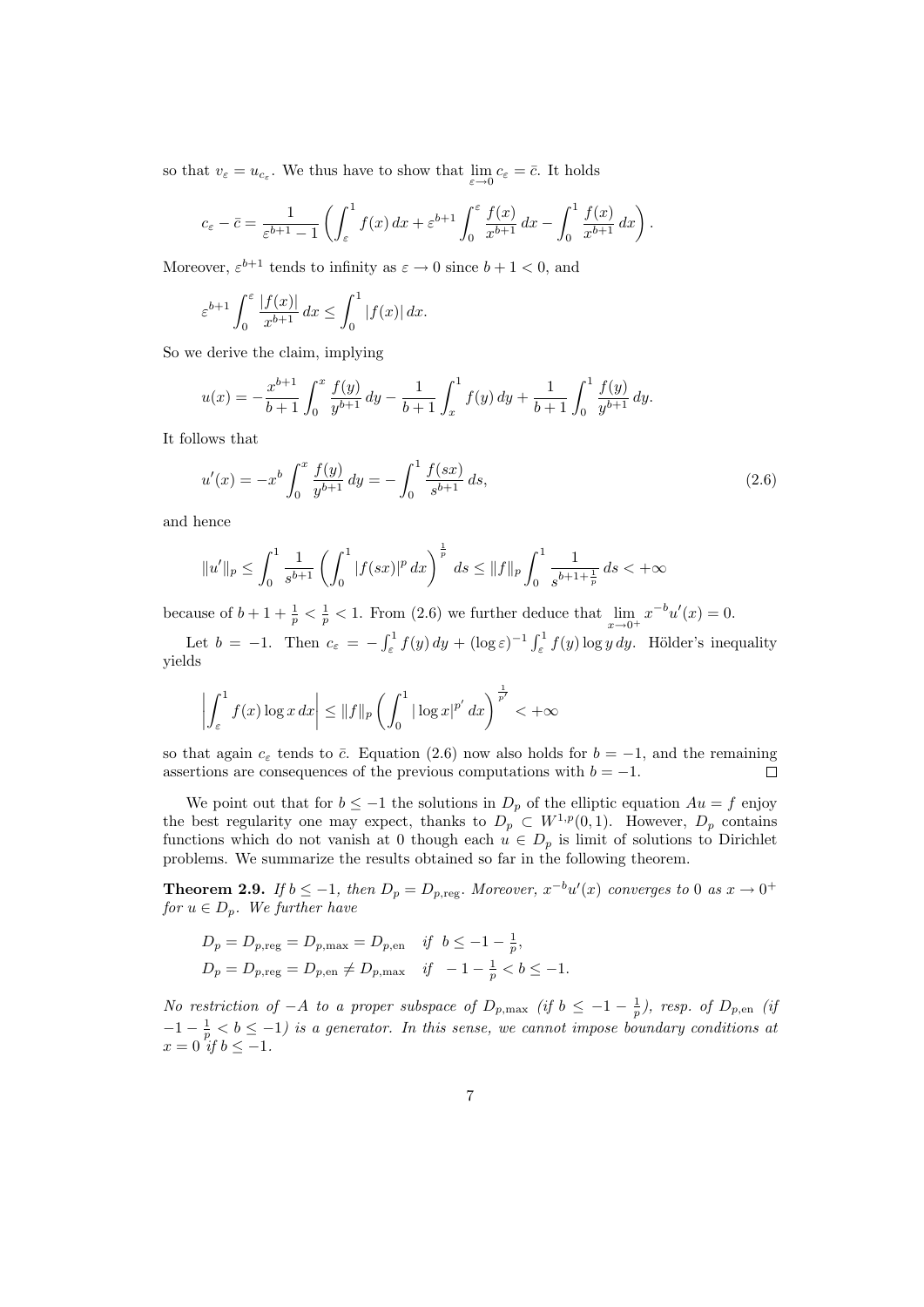*Proof.* Proposition 2.8 yields  $D_p \subset D_{p,\text{reg}}$ . On the other hand, A is injective on  $D_{p,\text{reg}}$  by Lemma 2.5 and  $b \le -1$ , so that  $D_p = D_{p,\text{reg}}$ . The other results have been shown before or follow easily.  $\Box$ 

To treat the case  $b > -1$ , we need further preparations.

**Lemma 2.10.** For  $u \in D_{p,\text{max}}$  and  $b > -1$ , the following assertions hold.

- (i) If  $-1 < b < -1/p$ , then  $x^{-b}u'(x)$  converges as  $x \to 0^+$ .
- (ii) If  $b = -1/p$  then  $x^{-b}(\log x)^{-1}u'$  is bounded on  $(0, 1/2)$ .
- (iii) If  $b > -\frac{1}{p}$ , then  $u \in D_{p,\text{reg}}$ .

*Proof.* Let  $f = Au$ . For a suitable  $c \in \mathbb{R}$ , equation (2.4) yields

$$
x^{-b}u'(x) = c + \int_{x}^{1} f(y)y^{-b-1} dy.
$$
\n(2.7)

If  $-1 < b < -1/p$ , by Hölder's inequality the last integral converges as  $x \to 0$  and therefore

$$
\lim_{x \to 0} x^{-b} u'(x) = c + \int_0^1 f(y) y^{-b-1} dy.
$$

This proves (i). For  $b = -1/p$ , the integral in (2.7) diverges at most logarithmically and (ii) follows. If  $b > -1/p$ , then the functions  $x^b$  and v belong to  $L^p(0,1)$ where  $v(x) = x^{b} \int_{x}^{1} f(y) y^{-b-1} dy$ . In fact, extending f to zero outside [0, 1], we derive  $v(x) = \int_1^\infty f(sx) s^{-b-1} ds$  and then

$$
||v||_p \le \int_1^\infty s^{-b-1} \left( \int_0^\infty |f(sx)|^p \, dx \right)^{\frac{1}{p}} \, ds \le ||f||_p \int_1^\infty s^{-b-1-\frac{1}{p}} \, ds < \infty,
$$

using the integral version of Minkowski's inequality. Hence,  $u' = cx^b + v \in L^p(0, 1)$ .  $\Box$ 

For  $b > -1$  we can now show that the generator  $-A_p = (-A, D_p)$  incorporates Dirichlet boundary conditions at  $x = 0$ .

**Proposition 2.11.** Let  $b > -1$ . For every  $f \in L^p(0,1)$ , the unique solution u in  $D_p$  of  $Au = f$  is given by formula (2.4) with c replaced by

$$
\hat{c} = -\int_0^1 f(x) \, dx.
$$

Moreover,  $u(x)$  tends to 0 as  $x \to 0$ .

*Proof.* We proceed as in the proof of Proposition 2.8 and show that  $c_{\varepsilon}$  tends to  $\hat{c}$ , cf. (2.5). To this aim, we observe that

$$
x^{b+1} \int_x^1 \frac{|f(y)|}{y^{b+1}} dy \leq x^{b+1} ||f||_p \left( \int_x^1 y^{-(b+1)p'} dy \right)^{\frac{1}{p'}} = ||f||_p \left( x \int_x^1 t^{(b+1)p'-2} dt \right)^{\frac{1}{p'}} ,
$$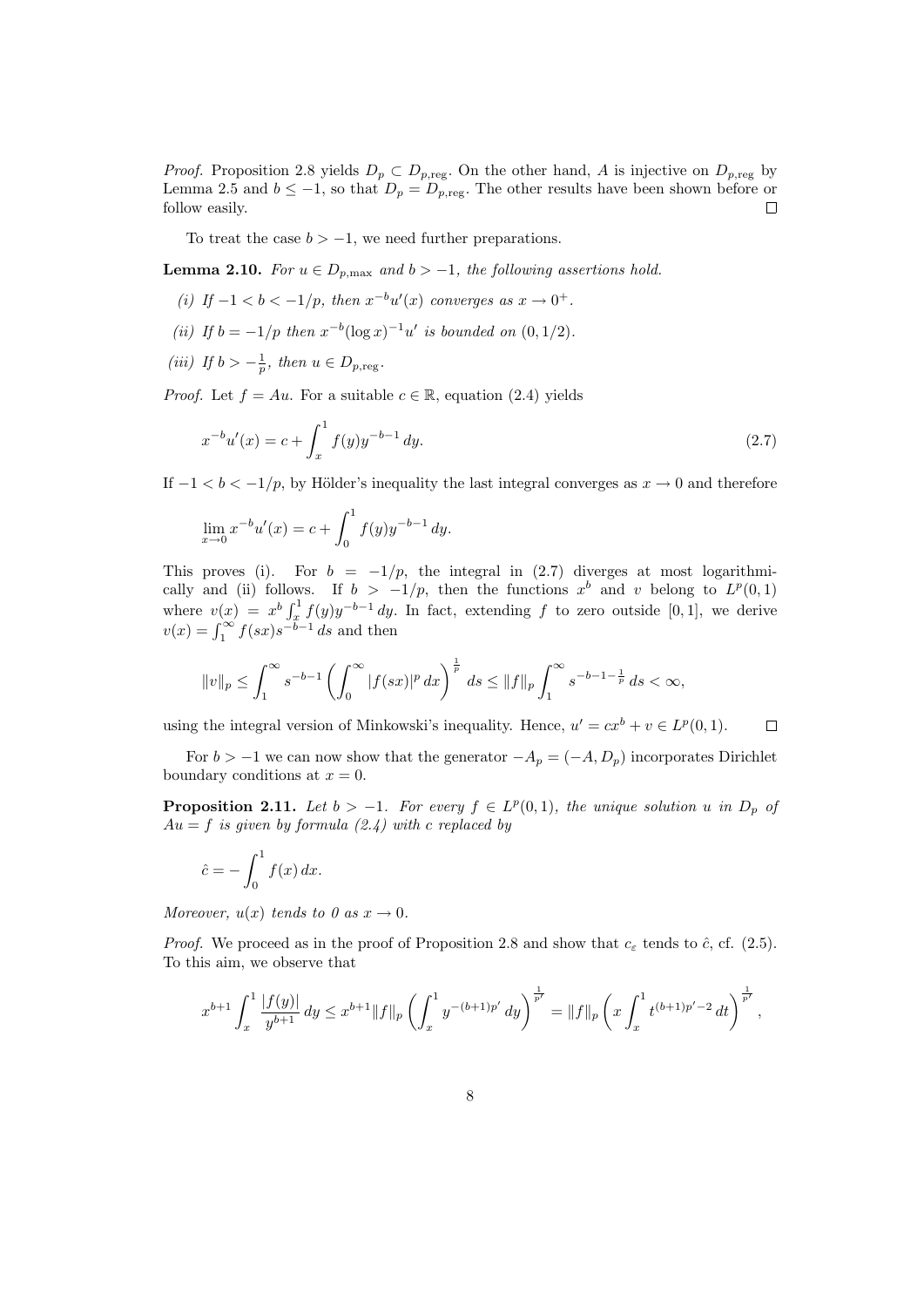which implies  $\lim_{x\to 0} x^{b+1} \int_x^1$ x  $|f(y)|$  $\int \frac{f(y)}{y^{b+1}} dy = 0$ . Therefore  $\lim_{\varepsilon \to 0} c_{\varepsilon} = \hat{c}$  by (2.5), and (2.4) yields

$$
u(x) = -\frac{x^{b+1}}{b+1} \int_0^1 f(y) \, dy + \frac{1}{b+1} \int_0^x f(y) \, dy + \frac{x^{b+1}}{b+1} \int_x^1 \frac{f(y)}{y^{b+1}} \, dy. \tag{2.8}
$$

All terms in this representation tend to 0 as  $x \to 0$ .

 $\Box$ 

We can now complete the description of  $D_p$  for the case  $b > -1$ .

**Theorem 2.12.** If  $b \in (-1, -1/p]$ , we have  $D_p = D_{p,\text{en}}^0 = D_{p,\text{max}}^0 \supsetneq D_{p,\text{reg}}^0$ . If  $b > -1/p$ , we have  $D_p = D_{p,\text{en}}^0 = D_{p,\text{max}}^0 = D_{p,\text{reg}}^0$ .

*Proof.* Let  $b > -1$ . Proposition 2.11 and Lemma 2.6 imply that  $D_p \subset D_{p,\text{en}}^0 \subset D_{p,\text{max}}^0$ , and the equalities follow from the injectivity of A on  $D_{p,\text{max}}^0$ , see Lemma 2.5. It is clear that  $D_{p,\text{reg}}^0 \subset D_{p,\text{max}}^0$ . For  $b > -1/p$ , the converse holds due to Lemma 2.10(iii). Finally, let  $-1 < b \leq -\frac{1}{p}$ . We choose  $f = 1$  in (2.8). Then  $u'(x) = -x^b + x^b(x^{-b} - 1)/b$  which does not belong to  $L^{\hat{p}}(0,1)$ .  $\Box$ 

We finally show that the semigroup generated by  $(-A, D_p)$  is analytic in  $L^p(0,1)$ , using the corresponding result in spaces of continuous functions and an interpolation argument.

**Theorem 2.13.** The semigroup  $(T(t))_{t>0}$  constructed in Proposition 2.4 with generator  $(-A, D_p)$  is analytic in  $L^p(0, 1)$ .

*Proof.* Case  $b < -1$ . Let

$$
D_{\infty} = \{ u \in C^{1}([0, 1]) \cap C^{2}([0, 1]) \, \big| \, u(1) = 0, \lim_{x \to 0} x u''(x) = 0 \}. \tag{2.9}
$$

Proposition 3.1 and Theorem 3.5 of [14] imply that  $(-A, D_{\infty})$  generates an analytic semigroup  $T(z)$ ,  $z \in \mathbb{C}_+ = \{z \in \mathbb{C} : |\text{Arg } z| < \pi/2\}$ , in  $C([0, 1])$ . Since  $D_\infty \subset D_p$  by Theorem 2.9, the resolvents of A in  $L^p(0,1)$  and  $C([0,1])$ , hence the semigroups, coincide on  $C([0,1])$ . The assertion follows from the Stein interpolation theorem, as stated in Theorem 6.5 and the subsequent observations of [13], once we have proved that  $T(z)$  can be extended to an analytic semigroup in  $L^{\infty}(0, 1)$  which is bounded near 0. Let  $t > 0$ ,  $f \in L^{\infty}(0, 1)$  and  $(f_n)$  be a sequence of continuous functions such that  $f_n \to f$  in  $L^p(0,1)$  and  $||f_n||_{\infty} \le ||f||_{\infty}$ . Then  $||T(t)f_n||_{\infty} \le ||f||_{\infty}$  and  $T(t)f_n$  is bounded in  $C^1([0,1])$ , since  $T(t)$  is analytic in  $C([0,1])$ and  $D_{\infty}$  embeds continuously into  $C^{1}([0, 1])$ . Because  $T(t)f_n \to T(t)f$  in  $L^{p}(0, 1)$ , we infer that  $T(t)f \in C([0,1])$ . This shows that for every  $t > 0$ ,  $T(t)$  maps  $L^{\infty}(0,1)$  into  $C([0,1])$ and that  $||T(t)f||_{\infty} \leq ||f||_{\infty}$ . Therefore  $T(z) = T(z - \varepsilon)T(\varepsilon)$ ,  $Re z \geq 2\varepsilon$ , defines an analytic semigroup in  $L^{\infty}(0, 1)$  for  $z \in \mathbb{C}_+$  which is bounded in a neighbourhood of 0.

**Case**  $b > -1$ . Here we impose Dirichlet boundary conditions at  $x = 0$  and therefore we work in  $C_0(0, 1)$ . We set

$$
D_{\infty}^{0} = \{ u \in C_{0}(0,1) \cap C^{2}(]0,1] \mid Au \in C_{0}(0,1) \}.
$$

Theorem 3.1 of [3] implies that  $(-A, D^0_{\infty})$  generates an analytic semigroup in  $C_0(0, 1)$ . (We remark that though Theorem 3.1 in [3] states the result in  $C([0,1])$ , the corresponding result in  $C_0(0,1)$  is an immediate consequence.) Since  $D_{\infty}^0 \subset D_p$  by Theorem 2.12, it follows that the resolvents of A in  $L^p(0,1)$  and  $C([0,1])$  coincide on  $C([0,1])$ , hence the semigroups too. Then the assertion is a consequence of the Stein interpolation theorem, as above, using the compactness of the embedding of  $D^0_{\infty}$  into  $C_0(0, 1)$  which follows from Lemma 3.2 of [3].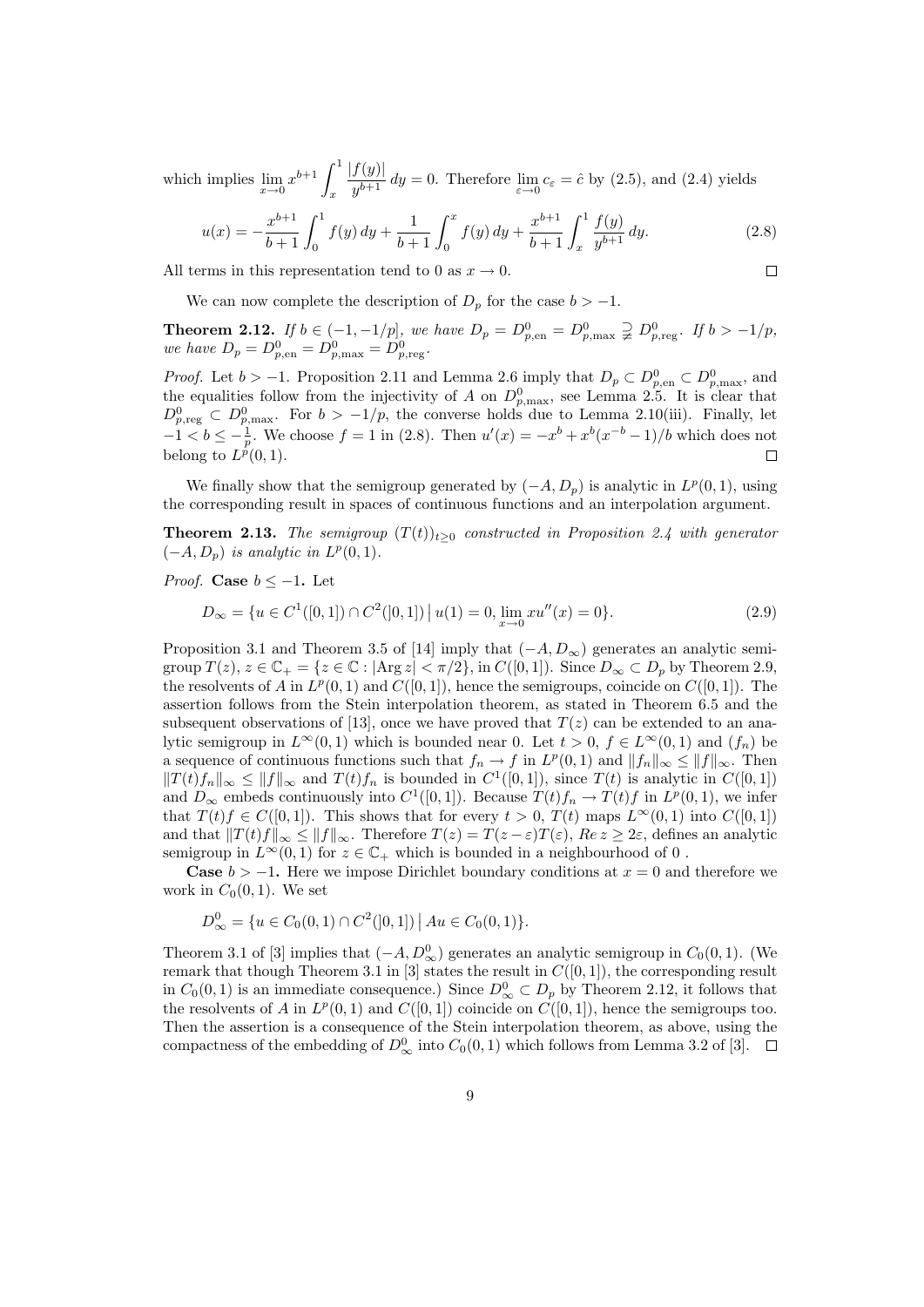## 3 The semigroup constructed via Neumann type approximations

By Theorems 2.9 and 2.12 the semigroup  $T(\cdot)$  constructed via the Dirichlet approximation solves the parabolic problem for A with full space regularity (i.e.,  $T(t)u_0 \in D_{p,\text{reg}}$  for all  $t > 0$  and  $u_0 \in L^p(0,1)$  if and only if  $b \leq -1$  or  $b > -1/p$ . For the intermediate range  $b \in (-1, -1/p]$  we have less regularity, but Dirichlet boundary conditions. Hence, there could exist another semigroup solving the parabolic problem for  $A$  with full space regularity but different boundary conditions at  $x = 0$  if  $b \in (-1, -1/p]$ . In fact, we shall construct such a semigroup for  $b \in (-1, -1/p)$  by means of a *Neumann* type approximation. For such b this approximation procedure thus behaves differently, and in some sense better than the Dirichlet type approximation of the previous section. The next result also indicates another drawback of the Dirichlet approximation: It is unstable in  $W^{1,p}$  for  $b \leq -\frac{1}{p}$  although all the approximations  $u_n = A_n^{-1} f$  converge in  $L^p(0,1)$  to functions in  $W^{1,p}(0,1)$ .

**Proposition 3.1.** Let  $u_{\varepsilon} \in W^{2,p}(\varepsilon, 1)$  solve  $Au_{\varepsilon} = f$  with  $u_{\varepsilon}(\varepsilon) = u_{\varepsilon}(1) = 0$  for  $\varepsilon \in (0,1)$ . These functions are uniformly bounded in  $W^{1,p}(0,1)$  (after extension by 0) for each  $f \in$  $L^p(0,1)$  if and only if  $b > -1/p$ .

*Proof.* Let f and  $u_{\varepsilon}$  be given as in the statement. We first take  $b \neq -1$ . Formula (2.4) yields

$$
u'_{\varepsilon}(x) = c_{\varepsilon}x^{b} + x^{b} \int_{x}^{1} \frac{f(y)}{y^{b+1}} dy.
$$

The constant  $c_{\varepsilon}$  is determined by the boundary condition  $u_{\varepsilon}(\varepsilon) = 0$  and is given by (2.5), so that we obtain

$$
u'_{\varepsilon}(x) = \frac{x^b}{\varepsilon^{b+1} - 1} \left( \int_{\varepsilon}^1 f(y) \, dy - \varepsilon^{b+1} \int_{\varepsilon}^1 \frac{f(y)}{y^{b+1}} \, dy \right) + x^b \int_x^1 \frac{f(y)}{y^{b+1}} \, dy \tag{3.1}
$$

for  $x \in (\varepsilon, 1)$ . We now take  $f = 1$ . For  $b \neq 0$ , it follows

$$
u'_{\varepsilon}(x) = \frac{1}{b} + x^b \, \frac{b - b\varepsilon - \varepsilon + 1}{b(\varepsilon^{b+1} - 1)} =: \frac{1}{b} + \beta(\varepsilon)x^b.
$$

Observe that  $\beta(\varepsilon)$  tends to  $-\frac{b+1}{b}$  as  $\varepsilon \to 0$  if  $b > -1$  and that it behaves like  $\frac{b+1}{b} \varepsilon^{-b-1}$  as  $\varepsilon \to 0$  if  $b < -1$ . Moreover,

$$
\|\beta(\varepsilon)x^b\|_p = \begin{cases} |bp+1|^{-\frac{1}{p}}\beta(\varepsilon)|1-\varepsilon^{bp+1}|^{\frac{1}{p}}, & \text{if } b \neq -\frac{1}{p}, \\ \beta(\varepsilon)|\log \varepsilon|^{\frac{1}{p}}, & \text{if } b = -\frac{1}{p}. \end{cases}
$$

As a result, for  $b < -1$  the norms  $||u'_{\varepsilon}||_p$  behave like  $\varepsilon^{-b-1} \varepsilon^{b+1/p}$  as  $\varepsilon \to 0$ , and hence tend to infinity. For  $b \in (-1, -1/p)$  or  $b = -1/p$ , we have  $||u'_{\varepsilon}||_p \sim \varepsilon^{b+1/p}$  or  $||u'_{\varepsilon}||_p \sim |\log \varepsilon|^{1/p}$ , respectively, and the norms again tend to infinity as  $\varepsilon \to 0$ .

We next consider the case  $b = -1$ . For  $f = 1$ , we deduce from (2.4)

$$
u'_{\varepsilon}(x) = \frac{c_{\varepsilon}}{x} + \frac{1}{x} \int_x^1 \log y \, dy = \frac{c_{\varepsilon}}{x} - \frac{1}{x} + 1 - \log x,
$$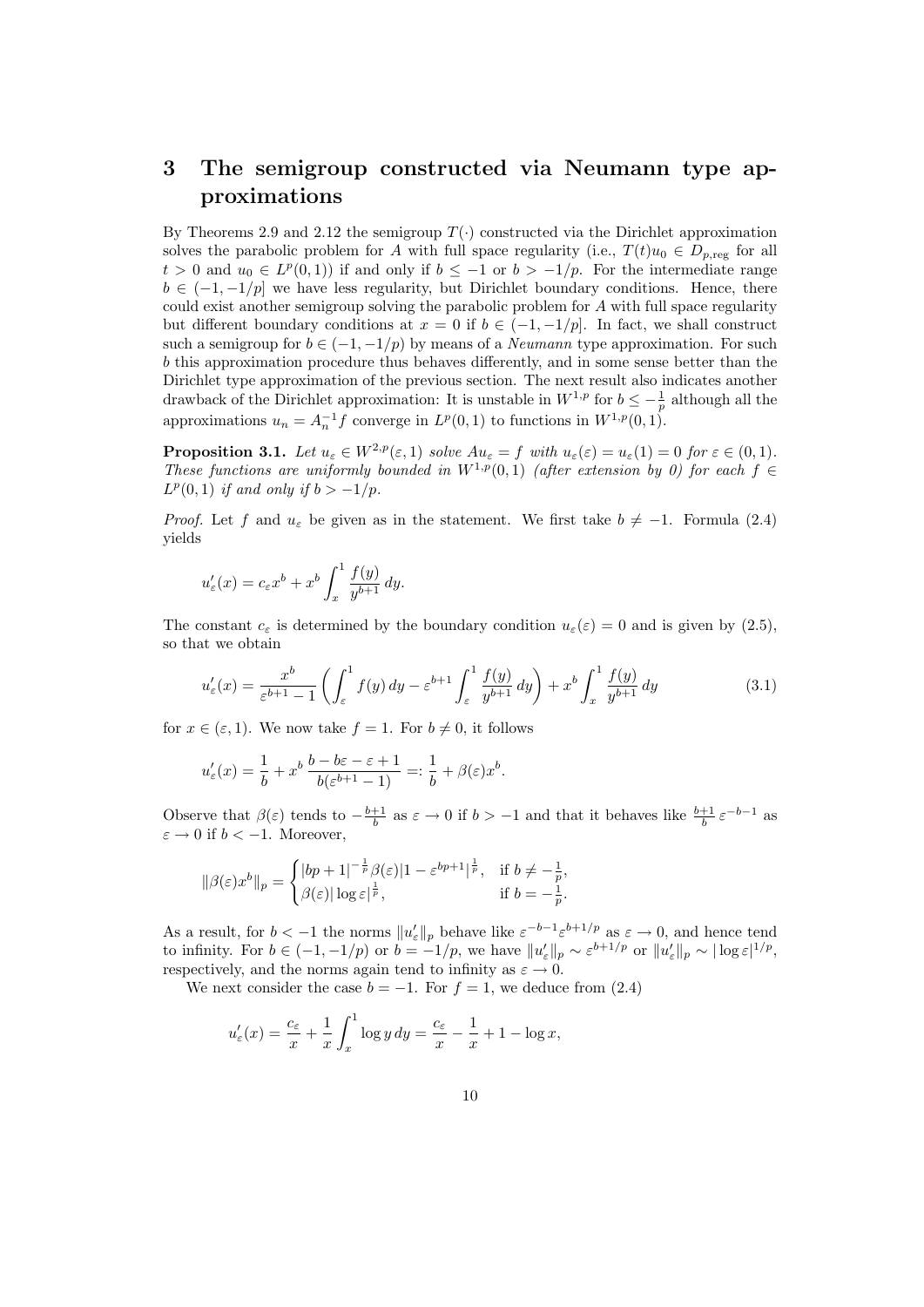$$
0 = u_{\varepsilon}(\varepsilon) = c_{\varepsilon} \log \varepsilon - \int_{\varepsilon}^{1} \log \frac{y}{\varepsilon} dy = c_{\varepsilon} \log \varepsilon + 1 - \varepsilon + \log \varepsilon,
$$

arriving at

$$
u'_{\varepsilon}(x) = \frac{1}{x} \frac{\varepsilon - 1 - 2\log \varepsilon}{\log \varepsilon} + 1 - \log x
$$

for  $x \in (\varepsilon, 1)$ . Hence,  $||u'_{\varepsilon}||_p \sim \varepsilon^{\frac{1}{p}-1}$  tends to infinity as  $\varepsilon \to 0$ , also for  $b = -1$ .

To treat the case  $b > -1/p$ , we go back to (3.1) for any given  $f \in L^p(0,1)$ . We first note that the norms of  $x^b$  in  $L^p(\varepsilon, 1)$  converge to  $(bp+1)^{-1}$  and  $\varepsilon^{b+1} \to 0$  as  $\varepsilon \to 0$ . Moreover,

$$
\left|\varepsilon^{b+1}\int_{\varepsilon}^1 \frac{f(y)}{y^{b+1}}\,dy\right|\leq \|f\|_1\leq \|f\|_p.
$$

The p-norm of last summand in (3.1) can be estimated as follows. Extend f by 0 to  $\mathbb{R}_+$ and write

$$
x^{b} \int_{x}^{\infty} \frac{f(y)}{y^{b+1}} dy = \int_{1}^{\infty} \frac{f(sx)}{s^{b+1}} ds.
$$

Using Minkowski' inequality and Fubini's theorem, we further compute

$$
\left(\int_0^\infty \Big|\int_1^\infty \frac{f(sx)}{s^{b+1}}\,ds\Big|^p\,dx\right)^{1/p} \le \int_1^\infty \frac{ds}{s^{b+1}}\left(\int_0^\infty |f(sx)|^p\,dx\right)^{1/p}
$$

$$
= \|f\|_p \int_1^\infty \frac{ds}{s^{b+1+1/p}} = \frac{\|f\|_p}{b+1/p}.
$$

As a consequence,  $||u'_\varepsilon||_p \leq c ||f||_p$  for a constant  $c > 0$  and all  $\varepsilon \in (0, 1/2)$  and  $f \in L^p(0, 1)$ . Since  $u_{\varepsilon}(1) = 0$ , we further have  $|u_{\varepsilon}(x)| \leq ||u_{\varepsilon}'||_1 \leq ||u_{\varepsilon}'||_p$  for all  $x \in (\varepsilon, 1)$ , so that  $u_{\varepsilon}$  is bounded in  $W^{1,p}(\varepsilon, 1)$  by  $c \|f\|_p$  if  $b > -1/p$ , as asserted.

Motivated by the above observations we now study approximating problems with Neumann boundary conditions, employing the domains

$$
D_{p,\varepsilon}^N = \{ u \in W^{2,p}(\varepsilon,1) \, \big| \, u'(\varepsilon) = 0, \ u(1) = 0 \}.
$$

**Lemma 3.2.** Let  $u \in D_{p,\varepsilon}^N$  and  $b \in \mathbb{R}$ . We have

$$
\int_{\varepsilon}^{1} Au u^* dx = (p-1) \int_{\varepsilon}^{1} x |u'|^2 |u|^{p-2} dx - \frac{b+1}{p} |u(\varepsilon)|^p.
$$
 (3.2)

Let  $b \leq -1$ . Then  $(A, D_{p,\varepsilon}^N)$  is accretive and

$$
\int_{\varepsilon}^{1} x \, |u'|^2 \, |u|^{p-2} \, dx \le \frac{\|f\|_p \, \|u\|_p^{p-1}}{p-1}.\tag{3.3}
$$

*Proof.* The estimate  $(3.2)$  can be shown exactly as  $(2.1)$ , and it implies the remaining results for  $b < -1$ .  $\Box$ 

The next result shows that the Neumann approximation is stable in  $W^{1,p}$  if  $b < -1/p$ .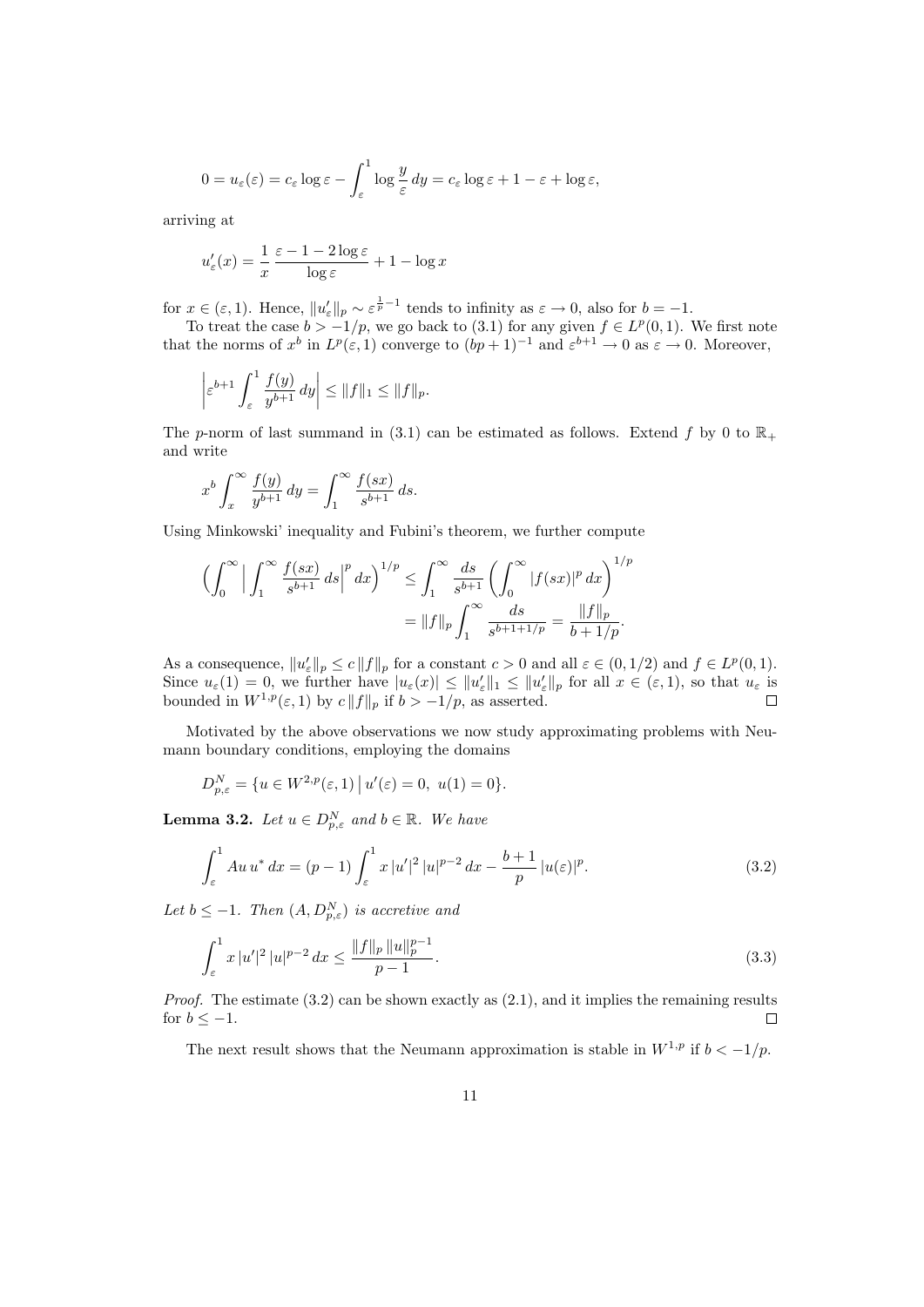**Lemma 3.3.** Let  $b < -1/p$  and  $f \in L^p(0,1)$ . There exists  $u_{\varepsilon} \in D_{p,\varepsilon}^N$  such that  $Au_{\varepsilon} = f$ . It then holds

$$
||u_{\varepsilon}||_{p} \le \frac{1}{-b-\frac{1}{p}} ||f||_{p} \quad \text{and} \quad ||u'_{\varepsilon}||_{p} \le \frac{1}{-b-\frac{1}{p}} ||f||_{p}.
$$
 (3.4)

Moreover, for  $b \in (-1, -1/p)$  we have

$$
\int_{\varepsilon}^{1} x |u'|^2 |u|^{p-2} dx \le \frac{1}{p-1} \left( \|f\|_p \|u\|_p^{p-1} + \frac{b+1}{p(-b-\frac{1}{p})^p} \|f\|_p^p \right). \tag{3.5}
$$

*Proof.* Let  $b < -1/p$  and  $f \in L^p(0,1)$ . The first assertion is clear. We drop the subscript  $\varepsilon$ in the rest of the proof. We multiply the equation  $Au = f$  by  $(u')^* = |u'|^{p-2}u'$  and integrate over  $(\varepsilon, 1)$ . An integration by parts then yields

$$
\int_{\varepsilon}^{1} f u' |u'|^{p-2} dx = -\int_{\varepsilon}^{1} x u'' |u'|^{p-2} dx + b \int_{\varepsilon}^{1} u' |u'|^{p-2} dx
$$

$$
= -\frac{1}{p} \int_{\varepsilon}^{1} x \frac{d}{dx} |u'|^{p} dx + b ||u'||_{p}^{p}
$$

$$
= (b + \frac{1}{p}) ||u'||_{p}^{p} - \frac{1}{p} |u'(1)|^{p}
$$

since  $u'(\varepsilon) = 0$ . We thus obtain

$$
-\left(b+\frac{1}{p}\right) \|u'\|_{p}^{p} \leq -\int_{\varepsilon}^{1} f u' |u'|^{p-2} dx \leq \|f\|_{p} \|u'\|_{p}^{p-1}
$$

by means of Hölder's inequality. Because of  $u(1) = 0$ , we also have

$$
|u(x)| \le ||u'||_1 \le ||u'||_p \le \frac{1}{-b - \frac{1}{p}} ||f||_p
$$

for all  $x \in (\varepsilon, 1)$ . Therefore, (3.4) holds. Combining the above estimate with (3.2) and Hölder's inequality, we arrive at  $(3.5)$ .  $\Box$ 

**Proposition 3.4.** a) Let  $b < -1/p$ . Then  $A_{p,N} = (A, D_{p,\text{reg}})$  is invertible. Moreover,  $u = A_{p,N}^{-1}f$  satisfies the estimates (3.3)–(3.5) (depending on b) for  $\varepsilon = 0$  and each  $f \in$  $L^p(0,1)$ . In particular, the Neumann type approximation of  $A_{p,N}$  is stable in  $W^{1,p}$ , cf. Proposition 3.1. Finally, for  $b \leq -1$  the operator  $A_{p,N}$  is maximally accretive.

b) If  $b \geq -1/p$ , there are  $f \in L^p(0,1)$  such that  $||u_{\varepsilon}||_p \to \infty$  as  $\varepsilon \to 0$  for the functions  $u_{\varepsilon} \in D_{p,\varepsilon}^N$  with  $Au_{\varepsilon} = f$ . Hence, the Neumann approximation does not work in this case.

*Proof.* a) Let  $b < -1/p$ . As in the proof of Proposition 2.4 we obtain a function  $u \in$  $W^{2,p}_{loc}((0,1])$  with  $u(1) = 0$  satisfying  $Au = f$  on  $(0,1)$ . It is the limit in  $W^{1,p}_{loc}((0,1])$  of sequence of functions  $u_{\varepsilon}$  as in Lemma 3.2 and 3.3. (We note that the uniform bound needed in the proof of Proposition 2.4 here follows from (3.4) since  $|u_{\varepsilon}(x)| \leq ||u_{\varepsilon}'||_p \leq c||f||_p$ . Fatou's lemma then implies that the estimates  $(3.3)$ – $(3.5)$  hold for u on  $(0, 1)$ . In particular, u belongs to  $W^{1,p}(0,1)$  and hence to  $D_{p,\text{reg}}$ . Since A is injective on  $D_{p,\text{reg}}$  by Lemma 2.5, we obtain the invertibility of  $A_{p,N} = (A, D_{p,\text{reg}})$ . Moreover, for  $b \leq -1$  the operator  $A_{p,N}$ is accretive due to (3.2).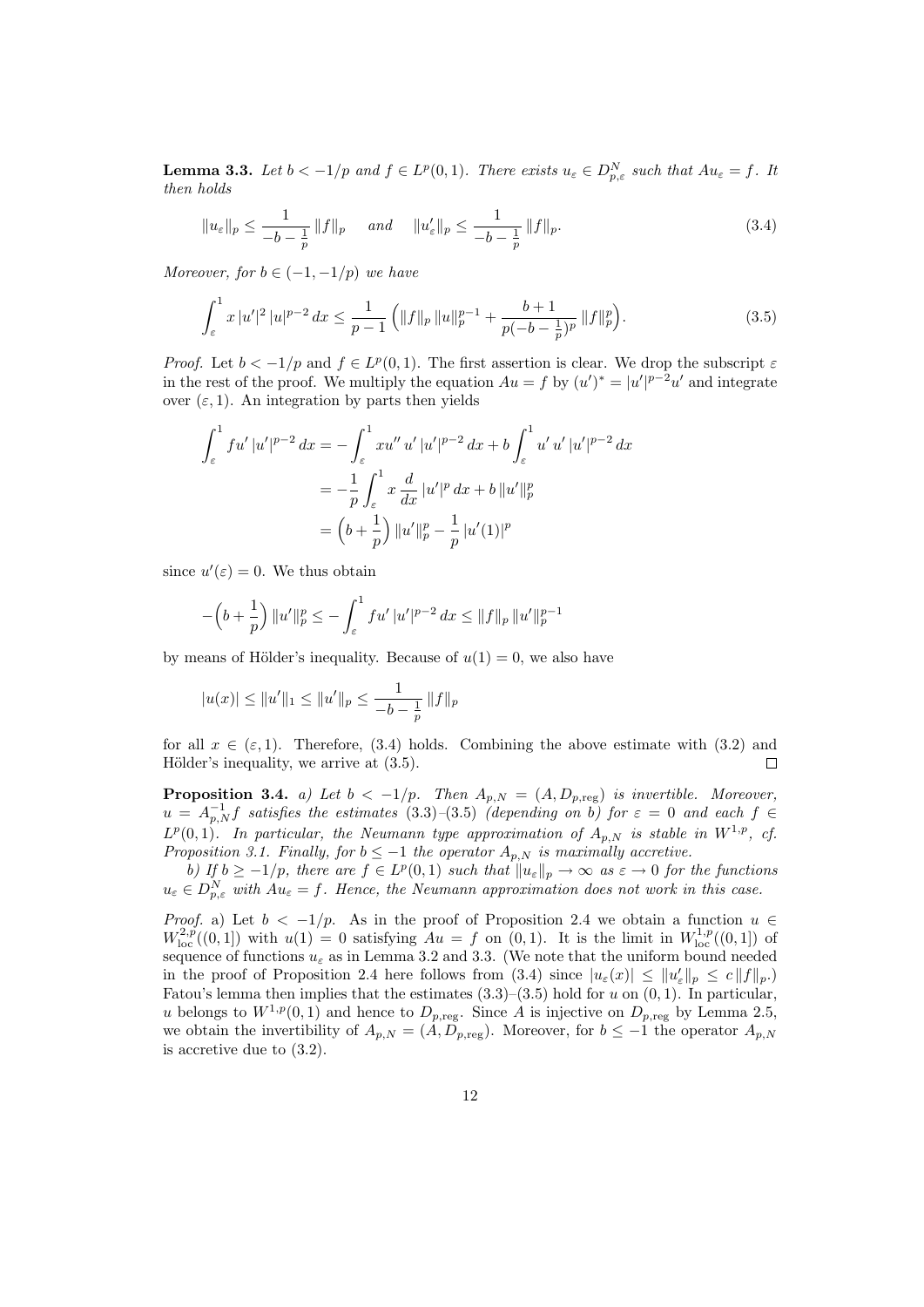b) Let  $b > -1/p$ . The function  $f(x) = x^b$  then belongs to  $L^p(0,1)$ . We consider again the function  $u_{\varepsilon} \in D_{p,\varepsilon}^N$  such that  $Au_{\varepsilon} = f$ . Due to formula (2.4), this function is given by

$$
u_{\varepsilon}(x) = \frac{c_{\varepsilon}}{b+1}(x^{b+1} - 1) - \frac{1}{b+1} \int_{x}^{1} y^{b} dy + \frac{x^{b+1}}{b+1} \int_{x}^{1} \frac{y^{b}}{y^{b+1}} dy
$$
  
= 
$$
\frac{c_{\varepsilon}}{b+1}(x^{b+1} - 1) + \frac{x^{b+1} - 1}{(1+b)^{2}} - \frac{x^{b+1} \log x}{b+1}
$$

Since  $0 = u'_\varepsilon(\varepsilon) = c_\varepsilon \varepsilon^b - \varepsilon^b \log \varepsilon$ , we infer that  $c_\varepsilon = \log \varepsilon$  and

$$
u_{\varepsilon}(x) = \frac{\log \varepsilon}{b+1} (x^{b+1} - 1) + \frac{x^{b+1} - 1}{(1+b)^2} - \frac{x^{b+1} \log x}{b+1}.
$$

As a result, the norms  $||u_{\varepsilon}||_p \ge c (1 + |\log \varepsilon|)$  explode as  $\varepsilon \to 0$ .

Finally, let  $b = -1/p$ . We now consider  $f(x) = x^{-\frac{1}{p}}(-\log \frac{x}{2})^{-1}$ . Observe that f belongs to  $L^p(0,1)$ . Proceeding as for  $b > -1/p$ , we obtain that  $c_{\varepsilon} = C + \frac{1}{2} \log(-\log(\frac{\varepsilon}{2}))$  and that  $||u_{\varepsilon}||_p$  behaves like  $c_{\varepsilon}$  and thus tends to infinity as  $\varepsilon \to 0$ .

**Remark 3.5.** The case  $b = -1/p$  in some sense borderline. Indeed, Dirichlet conditions at 0 can be imposed, but the domain  $D_p$  of the generator is larger than  $D_{p,\text{reg}}^0$  for  $b = -1/p$ and it is equal to  $D_{p,\text{reg}}^0$  for  $b > -1/p$ . Moreover, for  $b = -1/p$  the Neumann approximation looses its stability which holds for  $b < -1/p$ .

**Theorem 3.6.** For  $b < -1/p$ , the operator  $-A_{p,N} = (-A, D_{p,\text{reg}})$  generates a positive analytic  $C_0$ -semigroup  $T_N(\cdot)$  on  $L^p(0,1)$ . For  $b \leq -1$ , the operator  $-A_{p,N}$  coincides with the generator  $-A_p$  from Theorem 2.9, and hence  $T_N(\cdot) = T(\cdot)$ . For  $b \in (-1, -1/p)$ , the operator  $A_{p,N}$  differs from  $A_p$ , hence  $T_N(\cdot) \neq T(\cdot)$ , and we have  $D_{p,\text{reg}} \subsetneq D_{p,\text{en}} = D_{p,\text{max}}$ .

*Proof.* 1) Theorem 2.9 says that  $D_p = D_{p,\text{reg}}$  if  $b \leq -1$  and hence  $A_p = A_{p,N}$  in this case. So the asserted generation results for  $b \le -1$  were already shown in Proposition 2.4 and in Theorem 2.13.

2) Let  $b \in (-1, -1/p)$ . Then there are functions in  $D_p \setminus D_{p, \text{reg}}$  by Theorem 2.12, so that  $A_{p,N} \neq A_p$ . We first give a short proof of the generation result for the special case  $p = 2$ , where  $b \in (-1, -1/2)$ . Here we treat  $A_{2,N}$  as the perturbation  $A_{2,N} = A_0 + (b+1)D_x$  of the operator  $A_0 = -xD_x^2 - D_x$  with domain  $D(A_0) = D_{2,\text{reg}}$  that corresponds to  $b = -1$ . Take  $u \in D_{2,\text{reg}}$  and  $Au = f$ . It is straightforward to check that  $A_{0,\varepsilon} = (A_0, D_{2,\varepsilon})$  is self adjoint on  $L^2(\varepsilon, 1)$ . Hence, the resolvents  $(\lambda + A_{0,\varepsilon})^{-1}$ , and by approximation also  $(\lambda + A_0)^{-1}$ , are symmetric for  $\lambda > 0$ , cf. Proposition 2.4. As a result,  $A_0$  is self adjoint so that

$$
||A_0(\lambda + A_0)^{-1}|| \le \sup_{\tau \ge 0} \frac{\tau}{|\tau + \lambda|} \le \sup_{\tau \ge 0} \frac{\tau}{\tau + \text{Re }\lambda} \le 1,
$$
  

$$
||\lambda(\lambda + A_0)^{-1}|| \le \sup_{\tau \ge 0} \frac{|\lambda|}{|\tau + \lambda|} \le 1
$$

for all  $\lambda \in \mathbb{C}_+ = \{z \in \mathbb{C} \mid \text{Re } z > 0\}$ . Due to Proposition 3.4, estimate (3.4) holds for  $A_0$ leading to

$$
||(b+1)D_x(\lambda+A_0)^{-1}|| \le \frac{b+1}{1-\frac{1}{2}} ||A_0(\lambda+A_0)^{-1}|| \le 2(b+1) =: \beta < 1.
$$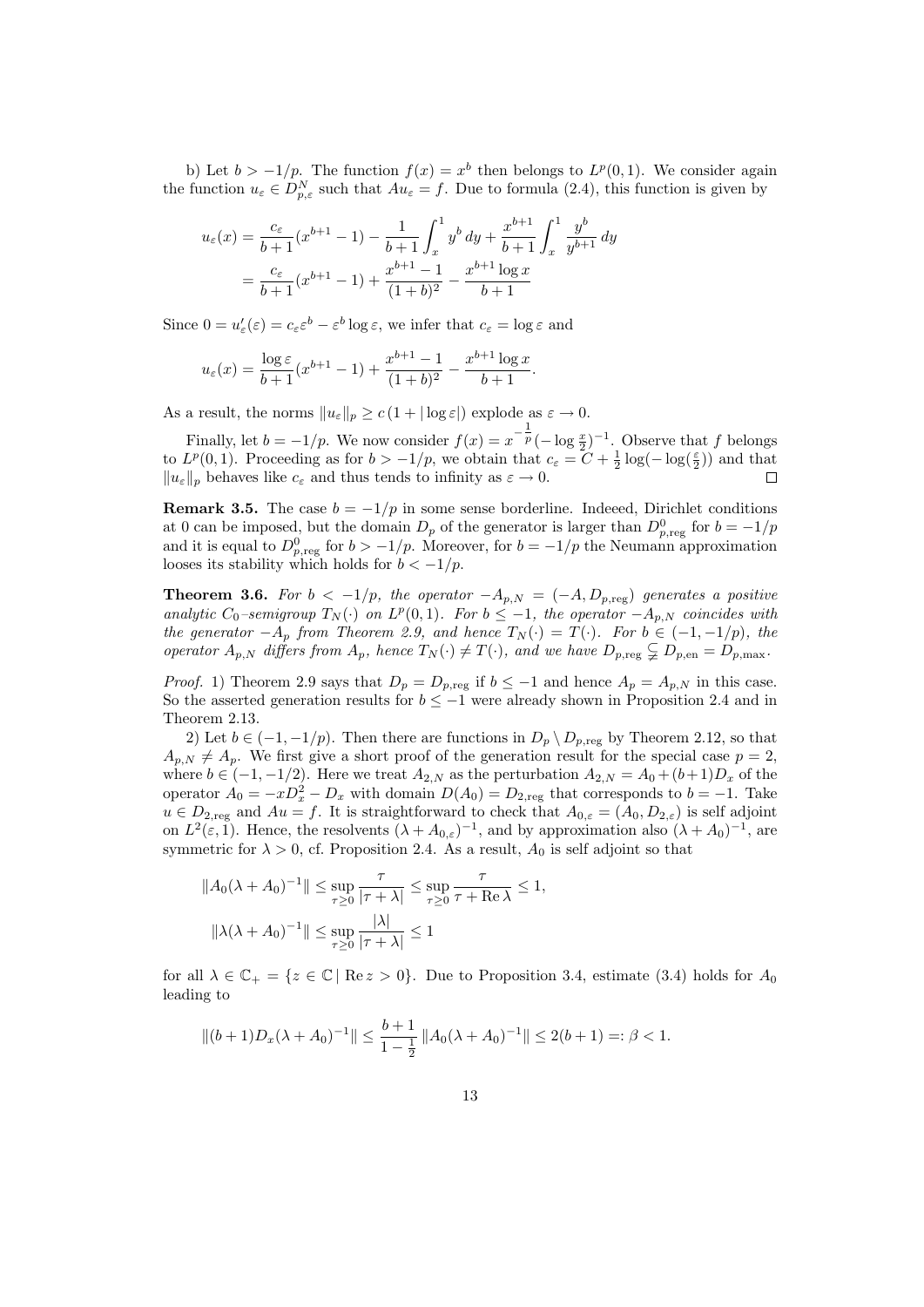Since  $A = A_0 + (b+1)D_x$ , these estimates easily imply that  $\lambda \in \rho(-A)$  and  $\|\lambda(\lambda+A)^{-1}\| \le$  $1/(1 - \beta)$  for all  $\lambda \in \mathbb{C}_+$ . Thus  $-A_{2,N} = (-A, D_{2,\text{reg}})$  generates an analytic semigroup. We remark that this argument can be extended to  $p \in (1,\infty)$  if  $b \in (-1,-1/p)$  is sufficiently close to  $-1$ .

3a) We next prove the generation result for  $p \in (1,\infty)$  and  $b \in (-1,-\frac{1}{p})$ . Proposition 3.1 and Theorem 3.5 of [14] imply that  $-A_{\infty} = (-A, D_{\infty})$ , defined in  $(2.9)$ , on  $D_{\infty} \subset D_{p,reg} \cap D_{\infty}$  $C^1([0,1])$  generates a bounded, positive, analytic semigroup of angle  $\frac{\pi}{2}$  on  $L^{\infty}(0,1)$ , cf. the proof of Theorem 2.13, case  $b \le -1$ . In view of Lemma 2.5, the operator  $A_{\infty}$  is injective and thus invertible. Observe that its inverse is the restriction of the operator  $A_{p,N}^{-1}$  obtained in Proposition 3.4. Let  $\lambda \in \mathbb{C}_+$  and  $0 \le f \in L^{\infty}(0,1)$ . From e.g. Corollary 3.11.3 of [1] we deduce that

$$
|(\lambda + A_{\infty})^{-1}f| \leq (\text{Re }\lambda + A_{\infty})^{-1}f \leq A_{\infty}^{-1}f = A_{p,N}^{-1}f.
$$

As a result,  $(\lambda + A_{\infty})^{-1} = R(\lambda, -A_{\infty})$  can be extended to a uniformly bounded pseusoresolvent  $\{R(\lambda); \lambda \in \mathbb{C}_+\}$  on  $L^p(0,1)$  for all  $p \in (-\frac{1}{b}, \infty)$ . It holds  $R(0) = A_{p,N}^{-1}$ , and thus  $R(\lambda)$  has the range  $D_{p,\text{reg}} = A_{p,N}^{-1} L^p(0,1)$ , due to e.g. Lemma III.4.5 of [4]. We can now compute

$$
(\lambda + A_{p,N})R(\lambda) = (\lambda + A_{p,N})[A_{p,N}^{-1} - \lambda A_{p,N}^{-1}R(\lambda)]
$$
  
=  $I + \lambda[A_{p,N}^{-1} - R(\lambda) - \lambda A_{p,N}^{-1}R(\lambda)] = I.$ 

for all  $\lambda \in \mathbb{C}_+$ . In the same way, one sees that  $R(\lambda)(\lambda + A_{p,N}) = I$ . It follows that  $\mathbb{C}_+ \subset \rho(-A_{p,N})$  and  $(\lambda + A_{p,N})^{-1} = R(\lambda)$  for all  $\lambda \in \mathbb{C}_+$  is uniformly bounded and positive for  $\lambda > 0$  and all  $p \in \left(-\frac{1}{b}, \infty\right)$ .

Fix now  $p \in (1,\infty)$ ,  $\check{b} \in (-1,-\frac{1}{p})$ , and  $q \in (-\frac{1}{b},p)$ . Interpolating between  $L^q$  and  $L^{\infty}$ we derive

$$
\|(\lambda + A_{r,N})^{-1}\|_{r} \le c\|\lambda\|^{-3/4} \tag{3.6}
$$

for all  $\lambda \in \mathbb{C}_+$  and the operator norm in  $L^r(0,1)$  with  $r = 4q$ . In the next step we will improve this estimate to  $\|(\lambda + A_{r,N})^{-1}\|_r \leq c |\lambda|^{-1}$ . We can then repeat the procedure, interpolating between  $L^q$  and  $L^{4q}$ , to obtain the sectoriality estimate for  $r = 16q/7$ . In finitely many steps we arrive at  $\|(\lambda + A_{p,N})^{-1}\| \leq c |\lambda|^{-1}$  for all  $\lambda \in \mathbb{C}_{+}$ . The operator  $-A_{p,N}$  thus generates a positive analytic  $C_0$ –semigroup.

For later use, we first derive another estimate. Let  $V = (1/2, 1), r = 4q, \lambda \in \mathbb{C}_+$  and  $f \in L^r(0,1)$ . Set  $\eta = |\lambda|^{-1/2}$ . Interpolation yields

$$
\|D_x(\lambda + A_{r,N})^{-1}f\|_{L^r(V)}
$$
  
\n
$$
\leq c_0 \eta \|D_x^2(\lambda + A_{r,N})^{-1}f\|_{L^r(V)} + c_1 \eta^{-1} \|(\lambda + A_{r,N})^{-1}f\|_{L^r(V)}
$$
  
\n
$$
\leq 2c_0 \eta \|A(\lambda + A_{r,N})^{-1}f\|_{L^r(V)} + c_0|b|\eta \|D_x(\lambda + A_{r,N})^{-1}f\|_{L^r(V)}
$$
  
\n
$$
+ c_1 \eta^{-1} \|(\lambda + A_{r,N})^{-1}f\|_{L^r(V)}
$$

for some constants  $c_0, c_1 > 0$ . Choosing  $\eta \leq \eta_0 := (2c_0)^{-1} \leq (2c_0|b|)^{-1}$ , we derive from the above estimates

$$
\|D_x(\lambda + A_{r,N})^{-1}f\|_{L^r(V)}\n\n\leq 4c_0 |\lambda|^{-1/2} \|f - \lambda(\lambda + A_{r,N})^{-1}f\|_{L^r(0,1)} + 2c_1 |\lambda|^{1/2} \|(\lambda + A_{r,N})^{-1}f\|_{L^r(0,1)}\n
$$
\n(3.7)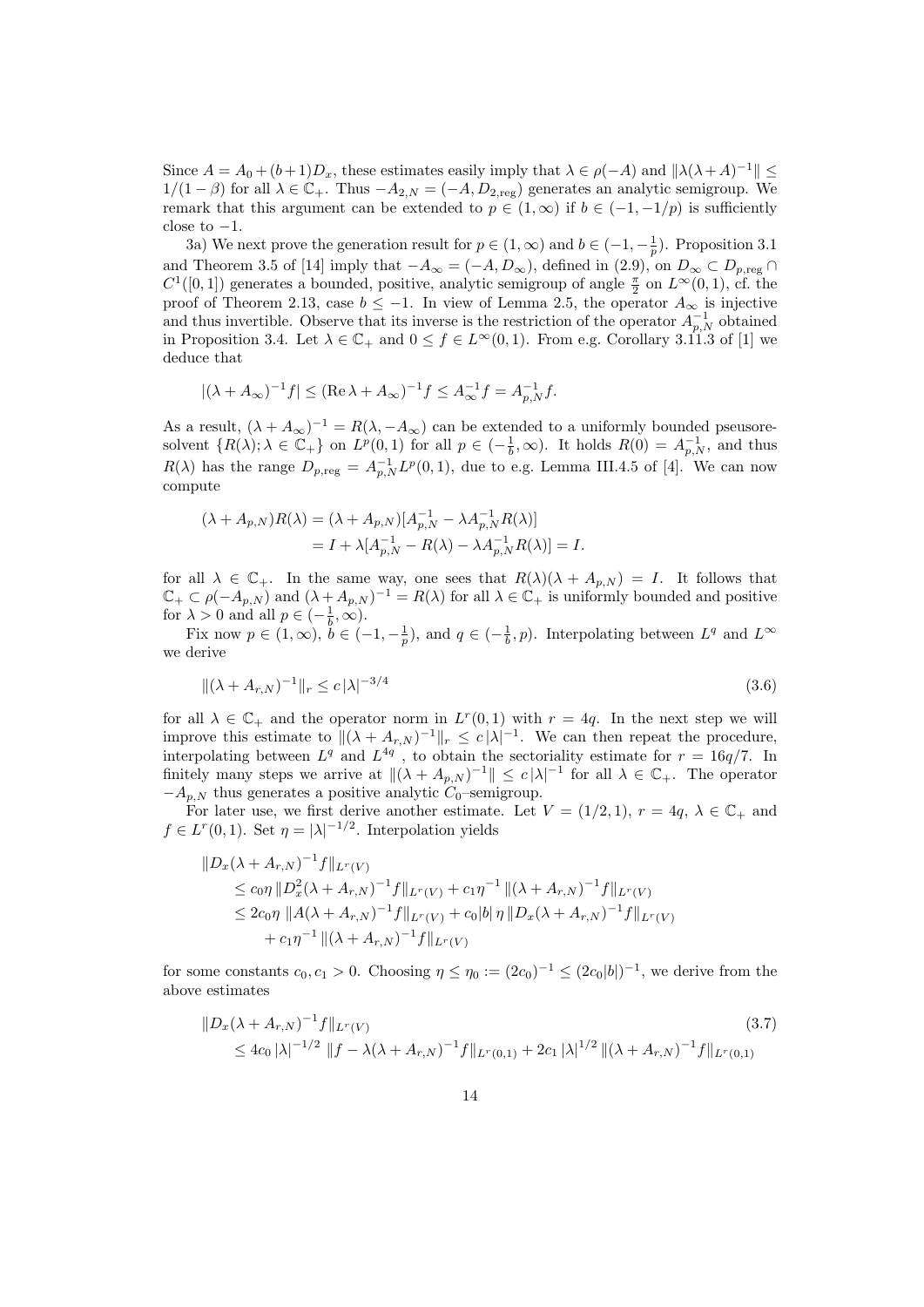$$
\leq c |\lambda|^{-1/2} ||f||_{L^r(0,1)} + c |\lambda|^{-1/4} ||f||_{L^r(0,1)} \leq c |\lambda|^{-1/4} ||f||_{L^r(0,1)}
$$

for some constants  $c > 0$  and all  $\lambda \in \mathbb{C}_+$  with  $|\lambda| \geq 4c_0^2$ .

3b) We define the operator  $\tilde{A} = -xD_x^2 + bD_x$  on  $\tilde{D}_{p,\text{reg}} = \{v \in W^{1,p}(0,\infty) | xv'' \in$  $L^p(0,\infty)$ . To construct and estimate the resolvent of  $\tilde{A}$ , we use our operator  $A_{p,N}$  and the restriction  $\tilde{A}^+$  of  $\tilde{A}$  to the domain  $\tilde{D}^+_{p,\text{reg}} = \{v \in W^{1,p}(1/2,\infty) | v(1/2) = 0, v' \in$  $L^p(1/2,\infty)$ . One shows that  $-\tilde{A}^+$  generates an analytic semigroup on  $L^p(1/2,\infty)$  as in Proposition 6.1 of [16], using Theorem 2.7 of [7] for the spatial domain R. As in  $(3.7)$ , one can then derive

$$
||D_x(\lambda + \tilde{A})^{-1}f||_{L^r(V)} \le c |\lambda|^{-1/2} ||f||_{L^r(1/2,\infty)}
$$
\n(3.8)

for all  $\lambda \in \mathbb{C}_+$  with  $|\lambda| \geq r_0$  for some  $r_0 > 0$ . Thanks to (3.6), (3.7), (3.8) and the sectoriality of  $\tilde{A}^+$ , (a slight variant of) Proposition 5.5 of [16] implies that (3.6) holds for  $\tilde{A}$ and all  $\lambda \in \mathbb{C}_+$  with  $|\lambda| \geq r_1$  for some  $r_1 > 0$ .

We next use a scaling argument from [16]. Let  $s > 0$ . The map  $J_s : L^p(0, \infty) \to L^p(0, \infty)$ given by  $(J_s u)(x) = u(sx)$  is linear, has the inverse  $J_{s^{-1}}$  and satisfies  $||J_s u||_p = s^{-1/p} ||u||_p$ for all  $u \in L^p(0, \infty)$ . Observe that  $sJ_s\tilde{A}J_s^{-1} = \tilde{A}$ . Let  $\omega \in \mathbb{C}_+$  with  $|\omega| = r_1$  and  $\lambda = s\omega$ . It follows  $\lambda + \tilde{A} = sJ_s(\omega + \tilde{A})J_s^{-1}$  and thus  $\|(\lambda + \tilde{A})^{-1}\| \leq |\lambda|^{-1} \|\omega(\omega + \tilde{A})^{-1}\| \leq c |\lambda|^{-1}$ . for all  $\lambda \in \mathbb{C}_+$ . This sectoriality estimate again implies the version of (3.8) for  $\tilde{A}$ . As in Proposition 5.7 of [16], we then deduce that  $-A_{r,N}$  generates an analytic semigroup on  $L^r(0,1)$ . This fact was missing to complete the proof in step 3a).  $\Box$ 

### References

- [1] W. Arendt, C.J.K Batty, M. Hieber, F. Neubrander: Vector-valued Laplace Transforms and Cauchy Problems. Birkhäuser, 2001.
- [2] W. ARENDT, G. METAFUNE, D. PALLARA: Schrödinger operators with unbounded drift. *J. Operator Theory* **55:1** (2006), 185-211.
- [3] M. Campiti, G. Metafune: Ventcel's boundary conditions and analytic semigroups. Arch. Math., 70 (1998), 377–390.
- [4] K.-J. ENGEL, R. NAGEL: One-Parameter Semigroups for Linear Evolution Equations. Springer, 2000.
- [5] W. Feller: The parabolic differential equations and the associated semi-groups of transformations, Ann. of Math. 55 (1952), 468-519.
- [6] W. Feller: Diffusion processes in one dimension, Trans. Amer. Math. Soc. 97 (1954), 1-31.
- [7] S. Fornaro, L. Lorenzi: Generation results for elliptic operators with unbounded diffusion coefficients in  $L^p$ - and  $C_b$ -spaces. Discrete Contin. Dyn. Syst. 18 (2007), 747-772.
- [8] S. FORNARO, G. METAFUNE, D. PALLARA, J. PRÜSS:  $L^p$ -theory for some elliptic and parabolic problems with first order degeneracy at the boundary. J. Math. Pures Appl. 87 (2007), 367–393.